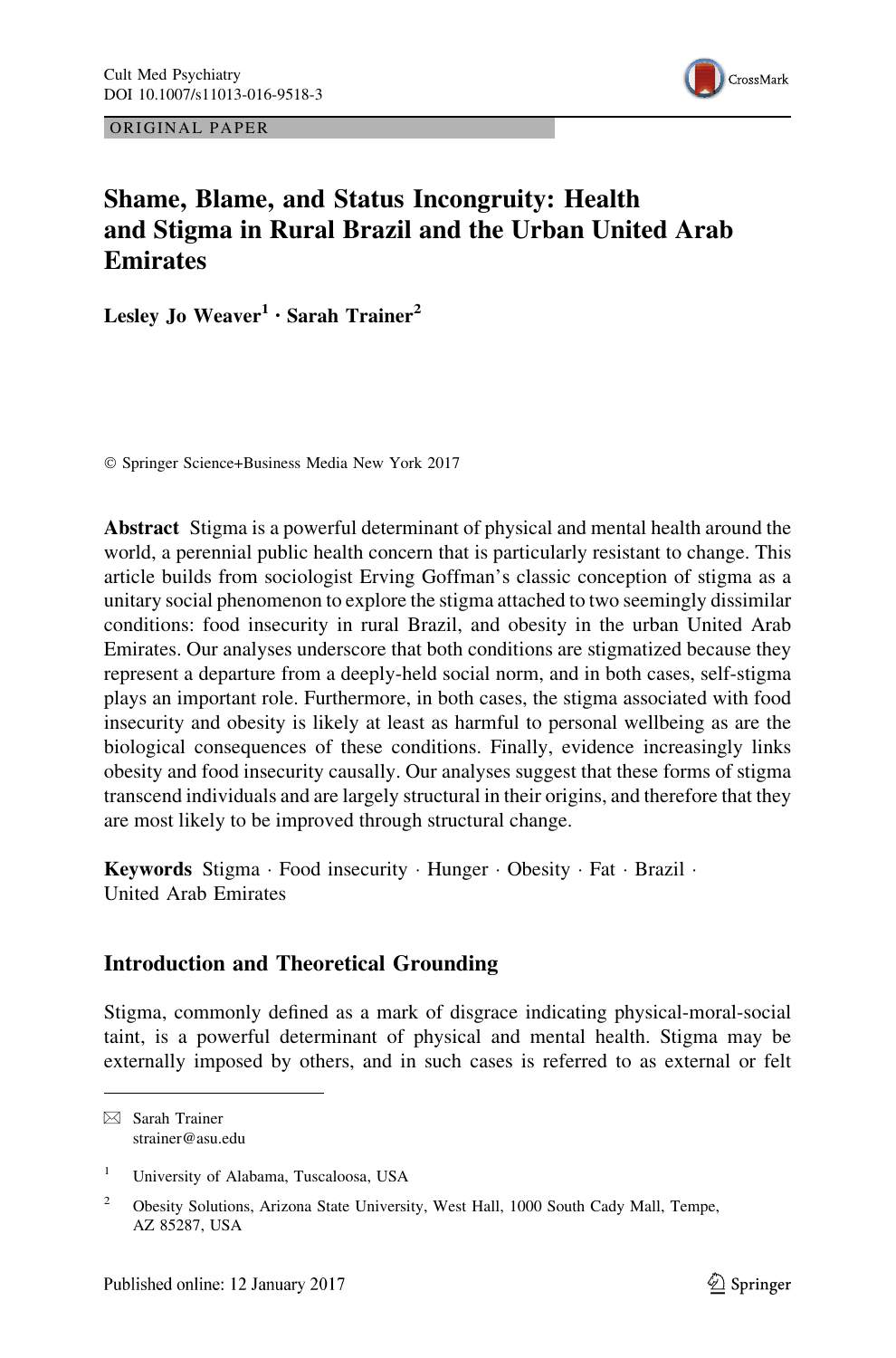stigma, and it may also be internalized and self directed, in which case it is referred to as internalized or self-stigma (Goffman [1986](#page-17-0)[1963]; Martin, Lang, and Olafsdottir [2008;](#page-18-0) Pescosolido and Martin [2015;](#page-19-0) Schwartz et al. [2006](#page-20-0)). Both forms of stigma can arise from, and give rise to, feelings of shame and embarrassment on the part of the stigmatized person. Sociologist Erving Goffman, who many consider the father of stigma studies, devoted an entire monograph to the subject in the 1960s (Goffman [1986\[](#page-17-0)1963]). He described stigma as a single social process uniting a dizzying range of conditions and behaviors, including congenital missing body parts, deafness, alcoholism, cerebral palsy, epilepsy, homosexuality, prostitution, stuttering, criminal history, hearing or vision impairment, facial scarring, amputation, dwarfism, colostomy, and mental illness. According to Goffman, stigma is stigma because it is ''fundamentally discrediting''—that is, it is perceived to index something inherently negative about a person. While Goffman himself did not address the health consequences of stigma directly, his description of stigma has been extended by later scholars to explore how stigma shapes health and wellbeing at the population level (Hatzenbuehler et al. [2013,](#page-18-0) [2009;](#page-18-0) Link and Phelan [2001,](#page-18-0) [2006;](#page-18-0) Pescosolido et al. [2008;](#page-19-0) Pescosolido [2013\)](#page-19-0).

Research has successfully identified many of the ways in which stigma operates socially to damage mental health and wellbeing (Hatzenbuehler et al. [2013;](#page-18-0) Link and Phelan [2001,](#page-18-0) [2006;](#page-18-0) Pescosolido et al. [2008](#page-19-0); Pescosolido [2013;](#page-19-0) Puhl and Heuer [2010,](#page-19-0) [2009](#page-19-0); Puhl and Suh [2015](#page-20-0); Sikorski et al. [2015](#page-20-0); Sutin et al. [2015](#page-20-0); Weaver and Hadley [2009](#page-21-0)). Increasingly, scholars are also documenting the biological consequences of experiences of stigma as, for example, the epigenetic consequences of felt stigma upon obesity, stigma's effects on pre-term birth and cortisol levels, the role of leptin in the co-occurrence of depression and visceral body fat, and the interplay between weight, teasing/bullying, and specific exercise- and eating-related behaviors (Carter [2013;](#page-16-0) Crayton [2012;](#page-17-0) Haines et al. [2006;](#page-18-0) Jequier [2002;](#page-18-0) Lawson et al. [2012;](#page-18-0) Lewis et al. [2011](#page-20-0); Neumark-Sztainer et al. [2012](#page-19-0); Salvy et al. 2011; Schvey et al. [2011;](#page-20-0) Vartanian and Novak [2011](#page-21-0); Vartanian [2008;](#page-21-0) Wott and Carels [2010](#page-21-0)).

Stigma has consequences for both physical and mental health, and is therefore a public health concern (Barrett [2008](#page-16-0); Link and Phelan [2006\)](#page-18-0)—or rather, it should be. Stigma has proven remarkably intractable to health interventions across contexts; indeed, health interventions often unintentionally exacerbate both external and internal stigma (e.g., Corrigan [2014](#page-17-0); Corrigan et al. [2009](#page-17-0), [2004;](#page-17-0) Pescosolido [2013\)](#page-19-0). This is precisely because stigma draws on core beliefs held by mainstream society, beliefs that are often adhered to by the stigmatized, not just by the stigmatizers (Schwartz et al. [2006](#page-20-0); Sikorski et al. [2015;](#page-20-0) Tarasuk and Beaton [1999](#page-20-0)). In particular, the powerful emotional impacts and structural exclusions involved in stigmatized conditions such as food insecurity and obesity are often overlooked in popular and medical spheres in favor of more ''concrete'' outcomes such as associated developmental consequences and comorbidities. Stigmatized traits thus pose a continual challenge for both the medically oriented social sciences and for public health.

This article aims to apply the idea of stigma as a unitary phenomenon to two culturally distinct instances of stigma. We take as our starting point the observation, drawn from Goffman ([1986\[](#page-17-0)1963]), that stigma can usefully be thought of as a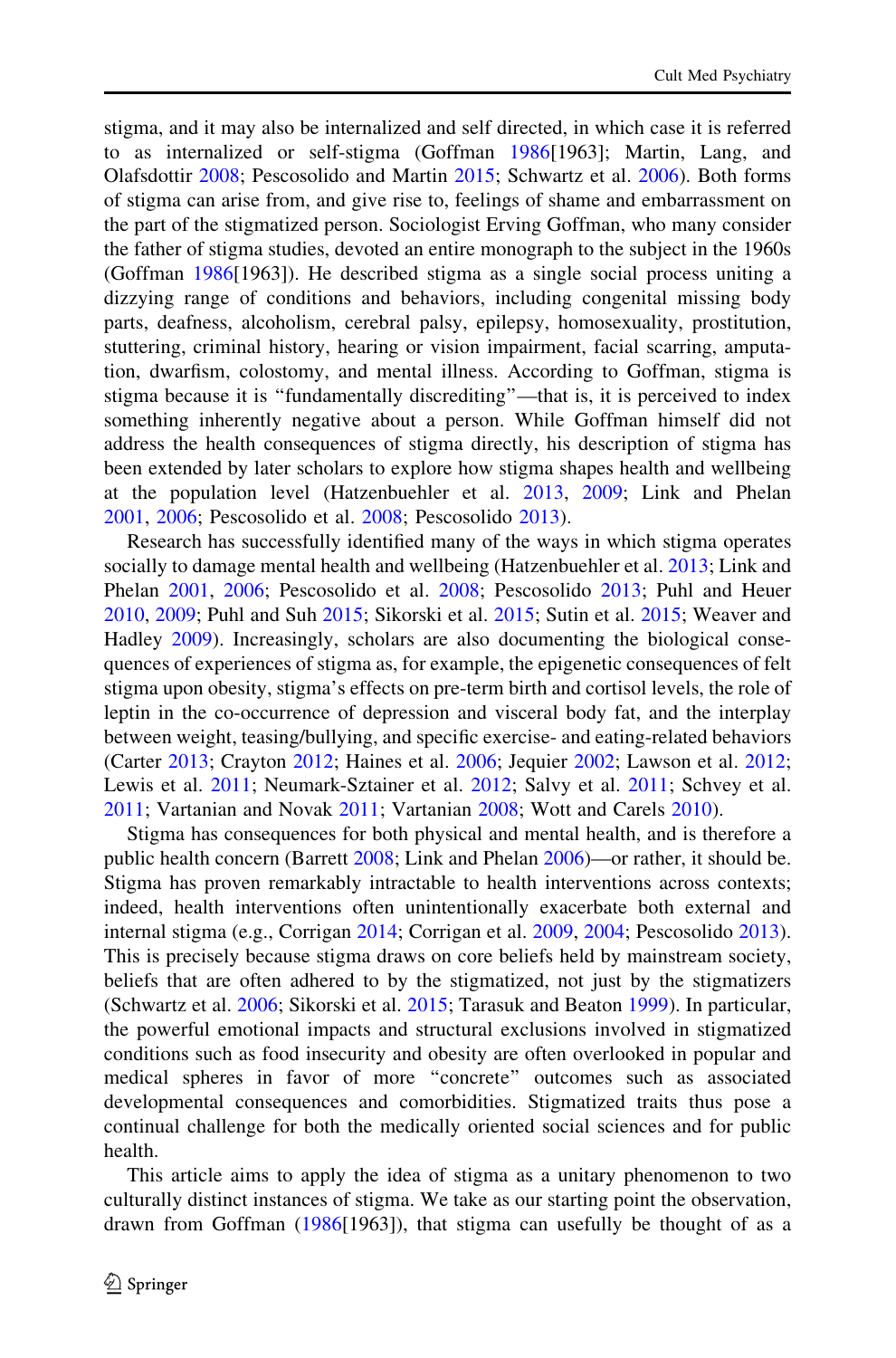single social process with many outlets (see also Link et al. [2004](#page-18-0)). This unitary conception of stigma can be operationalized as *status incongruity*—that is, the potentially measurable difference between culturally held perceptions of what people should be or should achieve in a given realm, and what they are *actually* able to be or to achieve. While status incongruity is only one way of theorizing stigma (for just a few alternatives, see Link and Phelan [2001;](#page-18-0) Link et al. [2004](#page-18-0); Pescosolido et al. [2008](#page-19-0); Yang et al. [2007\)](#page-21-0), we find it useful to focus on the concept in this article because our research involves two cases where status incongruity is at play.

Status incongruity can serve both as a theoretical model to explain how stigma occurs, as well as a way to assess stigma both qualitatively and quantitatively. Theoretically, Veblen's [2009](#page-21-0)[1889] classic discussion of conspicuous consumption and the social penalties associated with a failure to demonstrate it serves as the foundation upon which contemporary ideas of status incongruity have been built. More recently, Barrett ([2008\)](#page-16-0) has posited that stigma directed toward illnesses is an expression of humans' deeply engrained anxieties about death; that is, those who seem ''close to death'' because of health problems are viewed as fundamentally inimical to life. Similarly, Yang et al. ([2007\)](#page-21-0) assert that stigma is an inherently moral experience, powerful because it represents a threat to what matters most in people's social worlds. Goffman himself recognized the moral threat inherent to an experience of stigma as a social transaction centered around the fact that a person does not match others' expectations of how (s)he should be ([1986\[](#page-17-0)1963]).

Status incongruity has also been operationalized quantitatively using cultural consensus and consonance methods (Bernard [2011](#page-16-0), pp. 346–385). These methods have been used to measure the relative degree to which individuals express, within their own lives, collectively-held norms, including commonly deployed racial classification systems in Puerto Rico (Gravlee, Dressler, and Bernard [2005\)](#page-17-0), ideas about what constitutes appropriate lifestyle and social support in Brazil and the US (Dressler and Bindon [2000;](#page-17-0) Dressler, Baleiro, and Dos Santos [1998](#page-17-0)), beliefs about family life in Brazil (Dressler et al. [2007\)](#page-17-0), and socioeconomic status in the US (Dressler, Bindon, and Neggers [1998a\)](#page-17-0), among others. This body of literature reliably demonstrates that status incongruity in any of these realms is profoundly stressful and related to suboptimal physical and mental health outcomes, such as hypertension, depression, and long-term morbidity and mortality.

Given that the literature on status incongruity demonstrates robust links to physical and mental health, we posit that stigma is *always* "health stigma"—that is, it always has consequences for both physical and mental health, even when the stigma is not specifically attached to a health condition. In this article, we explore the implications of the idea that stigma surrounding food insecurity and body size may be considered part of the same ''health stigma'' phenomenon (Link and Phelan [2001,](#page-18-0) [2006](#page-18-0); Pescosolido [2013](#page-19-0)). Below we introduce two (seemingly) divergent cases: food insecurity in rural Brazil and body size in the urban United Arab Emirates.

Food insecurity, defined as a lack of secure access to safe and culturally appropriate foods at all times (Bickel et al. [2000\)](#page-16-0), is often stigmatized because it may be a particularly ''honest signal'' of poverty (Weaver and Hadley [2009](#page-21-0)); that is, people usually do not evince publicly observable symptoms of food insecurity until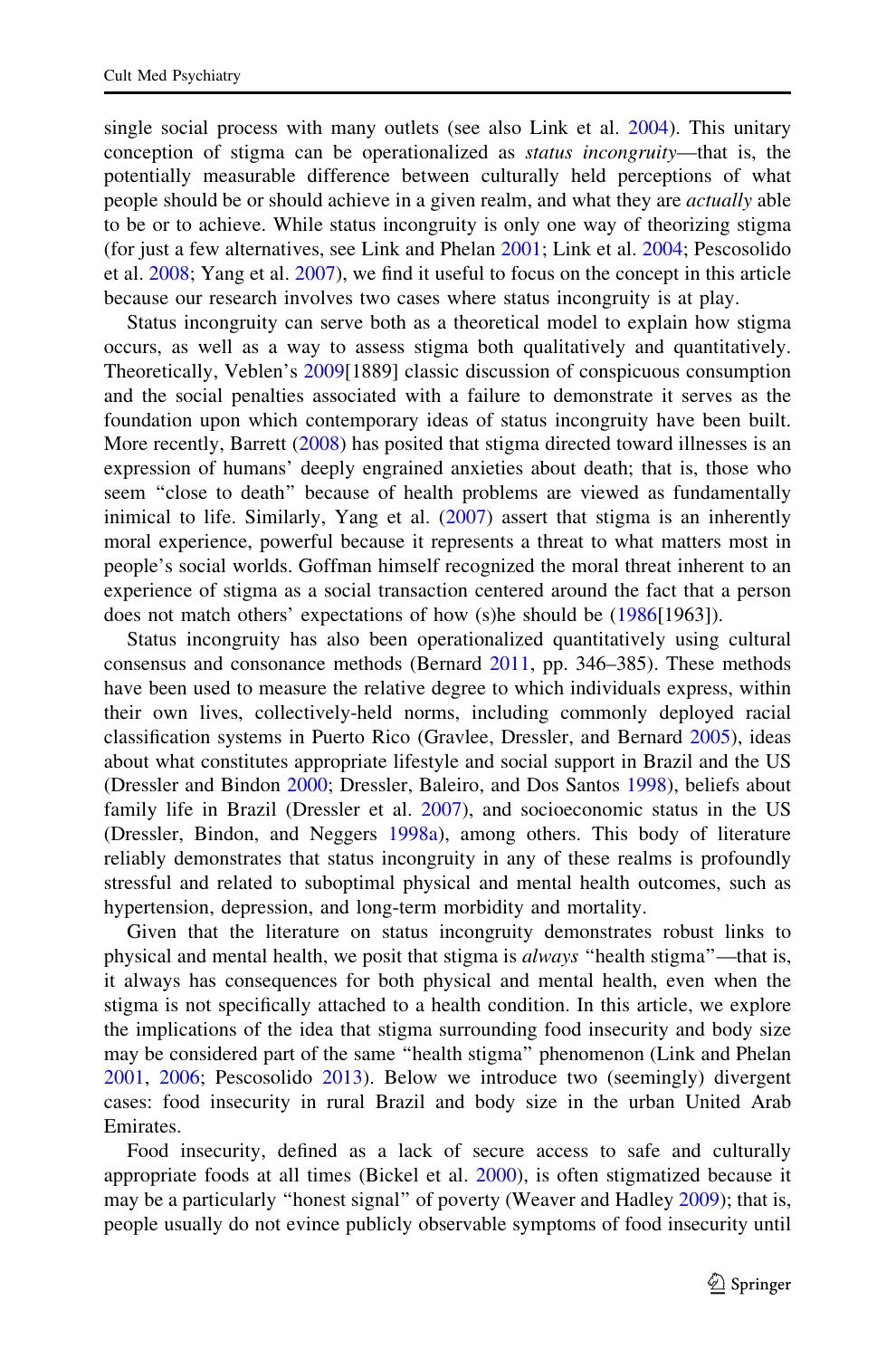they are truly destitute. Anthropological theory asserts that in most late capitalist societies, signs of poverty, including food insecurity, are fundamentally discrediting because they make visible one's failure to fulfill the capitalist imperative of accumulation of wealth (Veblen [2009\[](#page-21-0)1899]). Inherent to the definition and measurement of food insecurity is the stigma associated with having to obtain food in socially unacceptable ways, and this is one of the key features that differentiates it from the more straightforward concept of hunger (Bickel et al. [2000\)](#page-16-0): one may experience food insecurity *without hunger* by having uncertain access to food, having to eat foods considered unfit for human consumption, or having to obtain food in socially unacceptable ways. Those experiencing food insecurity in developing countries often describe it as a key source of stress in their lives (e.g., Avotri and Walters [1999](#page-16-0); Piaseu et al. [2004](#page-19-0); Pike and Patil [2006](#page-19-0)). Food insecurity can thus involve sequelae that extend beyond the traditional indicators of hunger (e.g. wasting, stunting, micronutrient deficiency), particularly for mental health (Weaver and Hadley [2009\)](#page-21-0).

Even when food insecurity is not visible to social others, the ethnographic evidence suggests that it can feel deeply shameful to those experiencing it and thus generate self-directed stigma. People report feeling ashamed picking food out of the trash, even if no one observes them doing it (Piaseu et al. [2004\)](#page-19-0), and embarrassed by not being able to slaughter an animal during a celebration (Nordanger [2007\)](#page-19-0). Indeed, our own research on food insecurity points to the possibility that its most damaging impacts are not nutritional but rather psychological, deriving from external and internal shame and stigma associated with having to engage in nonnormative food behaviors—in short, experiencing status incongruity. The relative importance of shame, guilt, and self-stigma, as opposed to felt stigma resulting from interactions with outsiders, is not known and probably varies from situation to situation, but is likely a key player. This is also true for people with obesity.

Obesity, clinically defined as having a body mass index above 30 kg/m<sup>2</sup>, is an especially strong attractor of stigma worldwide. Although obese bodies are becoming an epidemiological norm, they are rarely socially normalized; on the contrary, evidence suggests that obesity stigma has increased along with increasing global obesity (e.g. McCullough and Hardin [2013;](#page-18-0) Brewis et al. [2011\)](#page-16-0). Public health measures to combat obesity and chronic disease have appeared to increase the stigma of obesity without having an equally significant impact on its prevalence (Bell et al. [2011](#page-16-0); MacLean et al. [2009](#page-18-0)). Obesity cannot easily be hidden, and therefore stigma acts through both internal shame and external blame, which distinguishes it in profound ways from food insecurity (Alonso and Reynolds [1995;](#page-16-0) Goffman [1986\[](#page-17-0)1963]; Joachim and Acorn [2000;](#page-18-0) Pescosolido and Martin [2015;](#page-19-0) Schwartz et al. [2006](#page-20-0); Smart and Wegner [2003](#page-20-0)).

Typically, obesity stigma derives from a combination of Western beauty ideals of aesthetic thinness (Becker [1995;](#page-16-0) Bordo [1993](#page-16-0); Nichter [2000](#page-19-0); Taylor [2015\)](#page-20-0) and perceptions that obesity is not only aesthetically displeasing but also signals lack of control and increased risk of ill health (Braziel and Lebesco [2001;](#page-16-0) Lebesco [2011;](#page-18-0) Lupton [2013](#page-18-0); Rogge [2004](#page-20-0); Rothblum and Solovay [2009](#page-20-0)). This marks a significant departure from cultural models that were once common across globe and which privileged fat as both aesthetically pleasing and as a signal of wealth and abundance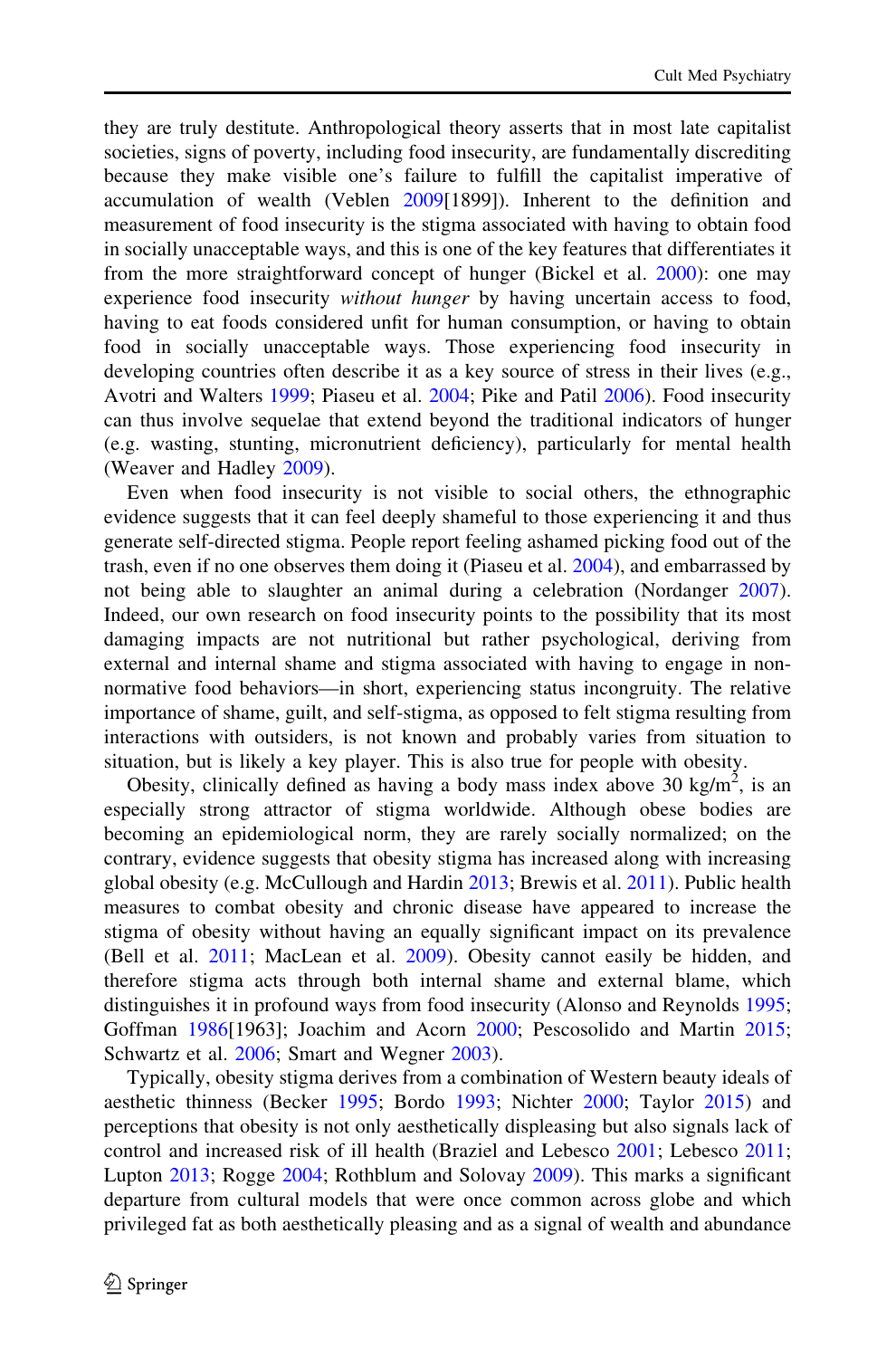(e.g. Becker [1995;](#page-16-0) Popenoe [2004\)](#page-19-0). Obesity now serves as a visible marker of poverty in many cultural settings (e.g. Brewis [2011](#page-16-0), [2014;](#page-16-0) Drewnowski [2009;](#page-17-0) Hatzenbuehler et al. [2013](#page-18-0); NBC News [2010](#page-19-0); Popkin [1999](#page-19-0), 2009, 2011). It also signals status incongruity, resulting in external blame levied against individuals perceived to be obese and internalized shame by those same individuals over their perceived failure to meet (conflated) health and body standards.

Both obesity and food insecurity stigma can therefore be explained as forms of status incongruity. Importantly, research increasingly links these two conditions causally. For instance, there is a clear association between exposure to undernutrition during periods of key development in early life and higher risk of chronic disease and obesity later in life, possibly through epigenetic pathways (Barker [2004;](#page-16-0) Gluckman et al. [2008](#page-17-0); Schulz [2010\)](#page-20-0) or through the development of early food preferences (Daniel [2016;](#page-17-0) Widome et al. [2009](#page-21-0)). Other research has documented the ways in which early experiences of hunger increase the likelihood of over-eating when food becomes more abundant, including across generations (i.e. grandparents who lived through hunger stuffing their grandchildren with energy-dense foods) (Cheng [2013](#page-16-0); Chesler [2005\)](#page-16-0). Taken together, this research suggests some common social pathways that may be implicated in these two processes. In particular, food insecurity is linked with obesity in many populations, as a result of intertwined social and biological pathways of exclusion (Popkin, Adair, and Ng [2012\)](#page-19-0).

There are thus several compelling common threads winding through food insecurity and obesity stigma. Below we offer the results of a two-site qualitative comparison designed to take seriously the theoretical proposition that shared elements across divergent stigma experiences are significant enough to consider them all a single form of health stigma. We use two radically different case studies—Brazil and the UAE—specifically because the starkness of the differences between the settings illustrates the powerful underlying similarities in the ways in which stigma influences health and well-being through feelings of shame, blame, status incongruity, and social isolation.

## Methods

The cases below are drawn from our original research on stigma associated with food insecurity in rural Brazil and with obesity in the United Arab Emirates. The Brazil study, begun in 2013, is still ongoing, while the UAE study took place from 2009 to 2011.

In Brazil, Weaver conudcted a community-based study using a multi-stage set of qualitative and quantitative methods to develop tools for assessing food prestige and normative food behaviors in the local context, alongside standardized measures of food insecurity and mental health. Methods included freelisting interviews about common food items followed by food ranking exercises to identify shared ideas about food prestige, a survey assessing food insecurity and mental health, an assessment of key food items consumption and food prices, and participantobservation in food related activities such as cooking, food shopping, and communal meals. Food insecurity was assessed using the Brazilian version of the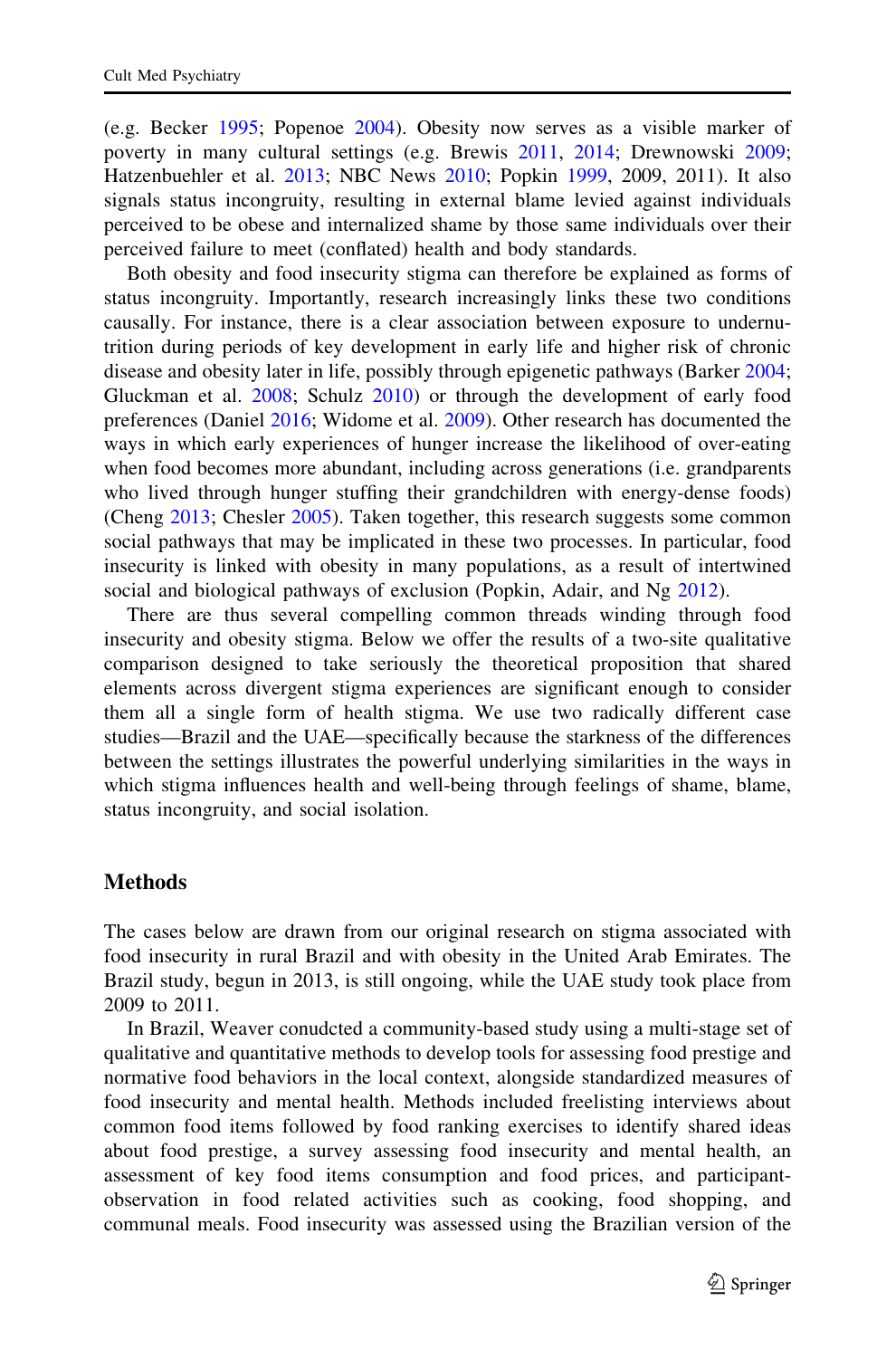USDA Food Insecurity module (Peréz-Escamilla et al. [2004](#page-19-0)), and depression was assessed using a Brazilian version of the CES-D (Silveira and Jorge [2000\)](#page-20-0). The main sample consisted of 300 randomly-selected household heads.

In the UAE, Trainer collected semi-structured interviews (45–120 min in length); anthropometric measurements that included high, weight, and body fat percentages; and 24-h food and activity recalls. The main sample consisted of 103 young Emirati women attending university in the UAE. Over a year of extensive participant observation on several university campuses and other urban settings in the emirates of Dubai, Abu Dhabi, and Sharjah, as well as informal interviews with professionals working in higher education and healthcare, all documented in fieldnotes, complemented the data drawn from the young women. Full methods for each study can be found elsewhere (Trainer [2012](#page-20-0), [2016\)](#page-20-0).

To develop the comparisons described in this paper, the two authors read each other's work (both published and unpublished), including some of the original ethnographic data from each study. Both authors co-developed the theoretical framework based on existing anthropological literature and mutual discussions of our fieldsites, our methods, and our separate observations of enacted stigma in those sites.

# Results: Cultural Frameworks and Case Studies

### Brazil

Weaver's research in rural Northern Brazil focused primarily around food insecurity and mental health, and it draws from a substantial existing body of research that ties together foodways, body norms, and notions of modern success. Brazil is a country with great disparities in terms of socioeconomic status, urbanization, and land ownership. Though the country has long been depicted as a sensual, tropical melting pot, the existing rhetoric about loving all bodies, all colors, and all types disguises significant racial, socioeconomic, cultural, and body-based intolerances rooted in the country's colonial and slave history (Edmonds [2010\)](#page-17-0). Ethnographic research conducted in urban Brazil demonstrates that bodies are read as high or low status, and weight and body shape are a key part of that (Dressler et al. [2012](#page-17-0); Edmonds [2010\)](#page-17-0). Brazilian body norms consist of an amalgam of ''modern'' ideals that valorize a slim waist along with ''traditional'' Afro-Brazilian ideals that prioritize round hips, butts, and thighs (Dressler et al. [2012](#page-17-0); Edmonds [2010](#page-17-0)). The perceived socioeconomic benefits of having a body that meets these multiple ideals are so strong that rates of plastic surgery among women of lower socioeconomic status have grown astronomically in recent years (Edmonds [2010\)](#page-17-0).

What does this have to do with food insecurity? Scholars studying status incongruity in Brazil have clearly demonstrated that there is an agreed-upon set of factors that signal the ''good life.'' These signals include things such as the ownership of a television and a computer, engagement in leisure activities such as sports and reading for pleasure (Dressler et al. [2005a\)](#page-17-0), the attainment of a desirable body shape (Dressler et al. [2012\)](#page-17-0), and shared ideas about what constitute ideal diets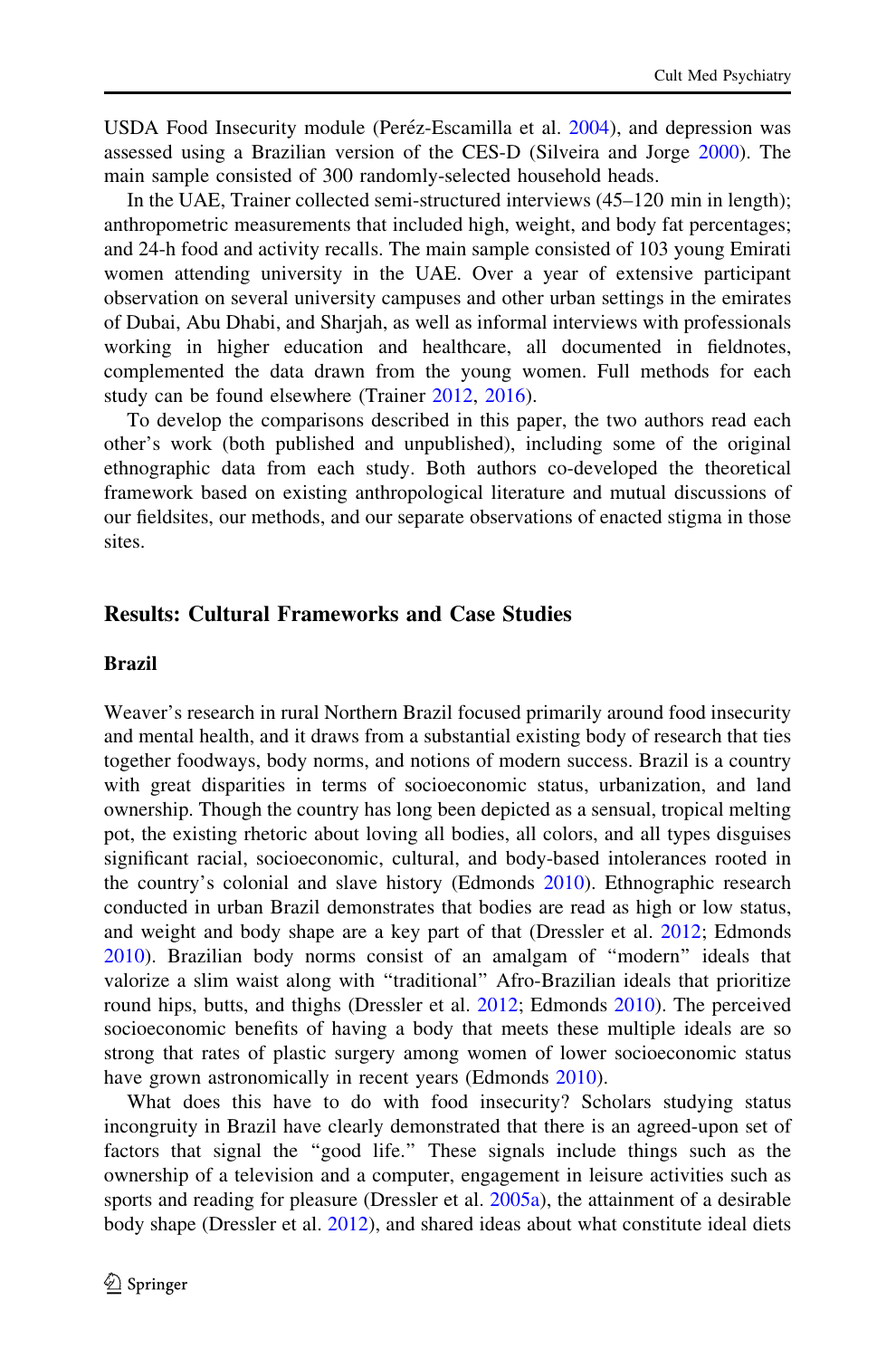(Weaver, Meek, and Hadley [2014;](#page-21-0) Newkirk et al. [2009;](#page-19-0) Oths, Carolo, and dos Santos [2003\)](#page-19-0). Such habits relate directly to body shape. Moreover, Dressler and colleagues have demonstrated a clear association between attainment of signals of the ''good life'' and reduced risk of hypertension in Southern Brazil (Dressler et al. [2005b\)](#page-17-0). Taken together, this research builds a strong case for linkages between stigma, stress, status, and health in Brazil.

Across Brazil, there is a clearly identifiable ''base'' cuisine around which most regional variations revolve: white rice, a liquidy bean soup, and meat (most often beef, but also chicken, fish, or pork). In rural areas like Weaver's study community, a farming community located in north-central Brazil consisting of about 600 households, this rice-bean-meat trifecta comprises most lunches and dinners. There are some food items that signal luxury and abundance and others that carry stigma because they signal humbleness, if not outright poverty. Status foods include meat, pasta, and vegetables, which people reportedly value because they provide a *mistura* (mixture)—that is, these items prevent one from having to eat plain rice and beans. Also included in this group are international foods, such as lasagna, ice cream, and pizza, as well as salty snacks and candies, which serve as little luxuries for children. Humble foods include cheaper protein sources that can replace meat to create a *mistura*, such as eggs, *mortadella* (baloney), or tinned sardines.

In the tight-knit study community, people regularly declared that there was no true poverty because neighbors see to one another's needs. As Fatima, an adult woman, explained:

To be honest, I think that around here people always have something because everybody helps each other. When someone doesn't have the resources to be buying something, the neighbors see our condition and offer to help. Just like here, it's me, my mother-in-law and some other neighbors. When one of us kills a pig, we share with the other neighbors. Or when someone kills a cow, this person will share with everyone else as well. Everyone helps everyone.

People in this community are indeed highly generous with food, for instance by setting aside plates for their neighbors when special meals are prepared or by inviting others for an impromptu meal if they stop by around a mealtime. For those facing food insecurity, however, this food sharing may impose as much of a burden as it does a social safety net: full participation in this norm requires that people maintain a surplus of excess cooked food, since visits between households are frequent but rarely announced in advance. Food kept overnight is usually considered only fit for animal consumption, even though refrigeration is widely available. Thus, ideally, food should be sufficiently abundant at every meal to provide for unexpected guests and be freshly cooked, and families should have sufficient means to discard food not consumed from one day to the next.

Despite what appears to be a normative and quite public performance of food abundance in which people regularly give away or discard food, a significant number of people in the community (27 of the 56 households surveyed during pilot research in 2014, or 48%) reported moderate to severe food insecurity using standard scoring guidelines. One particularly impoverished informant, Luisa, who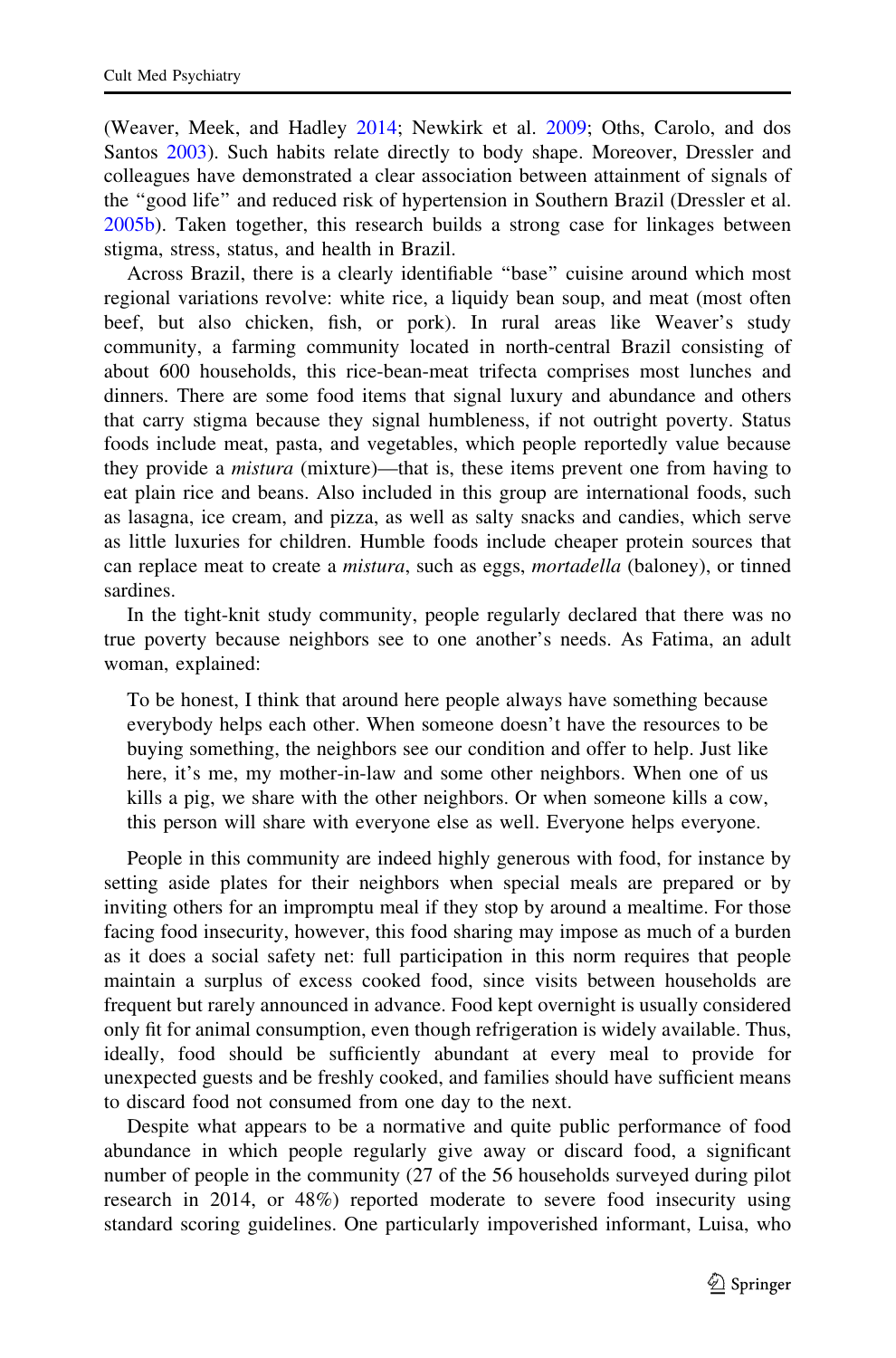lived in an isolated cabin surrounded by a dark, cool garden, explained, ''We do what we can. Sometimes we have to eat only rice with nothing on top of it. That's it. That's how it is for us. We don't have to be ashamed of how our situation is, it is normal.'' Luisa's account, in contrast to Fatima's statement, suggests that food insecurity is a very real lived phenomenon here, though not one that is always visible to others. Luisa's normalizing statement, ''We don't have to be ashamed,'' actually suggests the opposite, implying that eating only plain rice is in fact considered shameful. Indeed, this was one food pattern that violated the rules of the mistura. Like Luisa, others who were suffering from great food insecurity were often socially isolated, living on the edges of town and staying home more than others in the community because they lacked employment that might take them out of the house. Thus, it is quite possible that people like Fatima were simply unaware of their neighbors' hardship.

How, then, might food insecurity stigma work in a place where public and abundant food consumption appears to be so important? The study is still underway, but preliminary results from pilot phases in 2013, 2014, and 2016 suggested three intriguing points. First, household food insecurity scores were associated quite strongly with symptoms of depression among heads of household, even when controlling for other covariates ( $p \lt 0.001$ ; reported in Weaver, Meek, and Hadley [2014\)](#page-21-0). The depression associated with food insecurity in this setting might be a direct result of the obvious stresses of having limited resources, but potentially also a result of the shame associated with having to eat low-status foods or engage in non-normative food behaviors (e.g., not being able to invite neighbors to eat or reciprocate sharing food). Qualitatively, social isolation seemed to be an important factor in food insecurity, and one that would presumably interact recursively with depression. Indeed, one woman who was herself quite socially isolated, though not food insecure, remarked when Weaver asked her in a freelist interview how she might be able to tell if one of her neighbors was in need, ''[S]ometimes we think that that a person is not going through any difficulties, but they actually are. They just don't show it. It's complicated. I think that it's hard because we don't know much about each other.'' This woman's statement conveys the surprising depth of social isolation that is possible even in a small, tight-knit community, and hints at its relationship with hidden food insecurity.

Second, as one might expect, people reporting food insecurity generally consumed fewer prestige foods and spent less money on food overall than those in food secure households. Those food insecure individuals who did consume more prestige foods had especially high depression scores (though this difference was not statistically significant in the small pilot sample; Weaver, Meek, and Hadley [2014\)](#page-21-0), suggesting that it may be particularly stressful to maintain prestige food consumption when food insecure. When attending birthday parties or other events (where full meals or heavy snacks were invariably served), guests often reflected amongst themselves about the financial burden the hosts must be feeling, but such events were still held regularly, and people ate heartily at them. In this setting, the public nature of food consumption may pressure food insecure individuals to serve and/or consume luxury foods that stretch their budgets to the breaking point.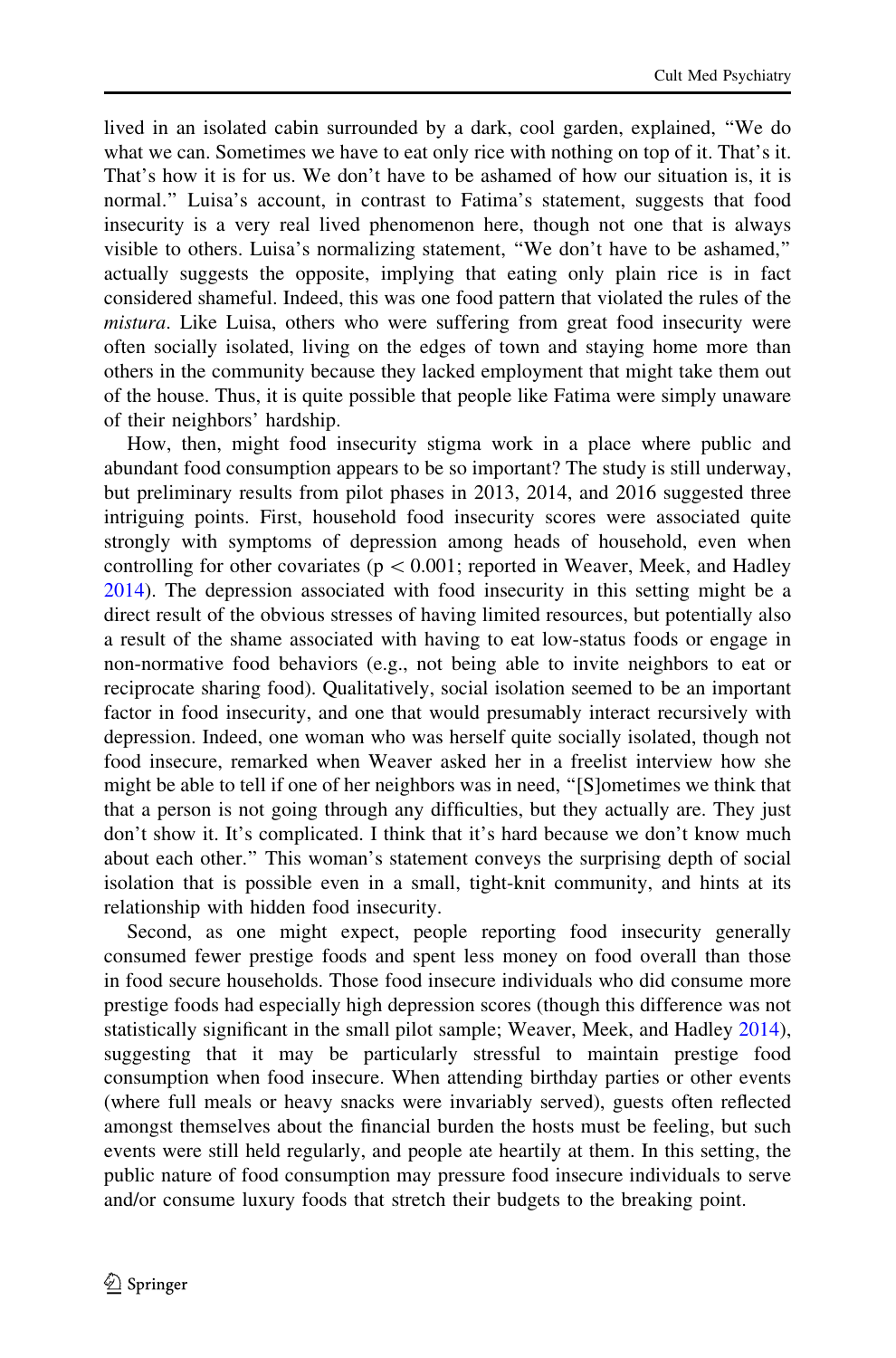Third, our preliminary results did *not* demonstrate that consumption of nonpreferred foods mediated the relationship between depression and food insecurity, as we expected it might (Weaver, Meek, and Hadley [2014\)](#page-21-0). Existing research on food prestige in southern Brazil demonstrates that even when people identify a food as prestigious, they do not necessarily consume it (Oths, Carolo, and dos Santos [2003\)](#page-19-0). The converse—that people do not necessarily seek to avoid foods they identify as stigmatized—might also be true, and if so, might be the cause of this negative result. In other words, non-food-insecure people might be aware of the stigmatizing nature of some foods but consume them anyway. It may also be the case that as long as the basic food items are present to create a *mistura*, what matters most is where and with whom the food is consumed, rather than whether or not prestige food is served.

It appears in this setting that the harmful effects of food insecurity on mental health might derive more from self-stigmatization surrounding one's own food insecurity than from active stigmatization by social others. Many people reported that they were unaware of food insecurity in the community, despite our documentation of its high prevalence. We suspect that shame and self-stigma surrounding food insecurity motivates people to hide it, and stems from the fact that it limits one's ability to reciprocate the sharing of food, a key social activity in the community.

## The United Arab Emirates

In the United Arab Emirates, our discussion of stigma focuses on intertwined behavioral and aesthetic norms, and stigma associated with perceptions of deviations from these norms. The UAE is a small country—a federation of seven states (emirates) united in 1971—on the southern end of the Arab Gulf. The entire Arab Gulf has experienced intense economic growth since the 1950s, fueled by revenues from the huge natural gas and oil fields in the region, but the UAE's project of modern nation building did not shift into high gear until several decades later (e.g. Mitchell [2002](#page-18-0); WHO-EMRO [2015](#page-21-0)). This means that intense socioeconomic, structural, and cultural change has taken place over the course of only twenty or thirty years, with profound repercussions for the UAE's inhabitants, particularly those who live in its large coastal cities such as Dubai and Abu Dhabi. Food and eating patterns, as well as bodies and body norms, have seen especially profound changes during this timeframe.

The foods available in the coastal cities, and even in the small interior towns, are diverse. They include transnational fast food outlets (e.g. Dunkin' Donuts, Baskin Robbins, Pizza Hut, Nando's); expensive restaurants with big-name chefs; food courts in malls offering everything from Lebanese *mezze* to Chinese stir fry; cheap ''cafeterias'' serving Indian food (primarily aimed at male Indian migrant workers); petrol stations selling packaged foods such as frosted doughnuts; old market places offering local fish, camel meat, and oasis-grown vegetables; supermarkets stocking imported produce and packaged foods; and, of course, family homes, which draw from all of these sources. Debates can be passionate among the small proportion of the population who are Emirati citizens over what constitutes their national cuisine,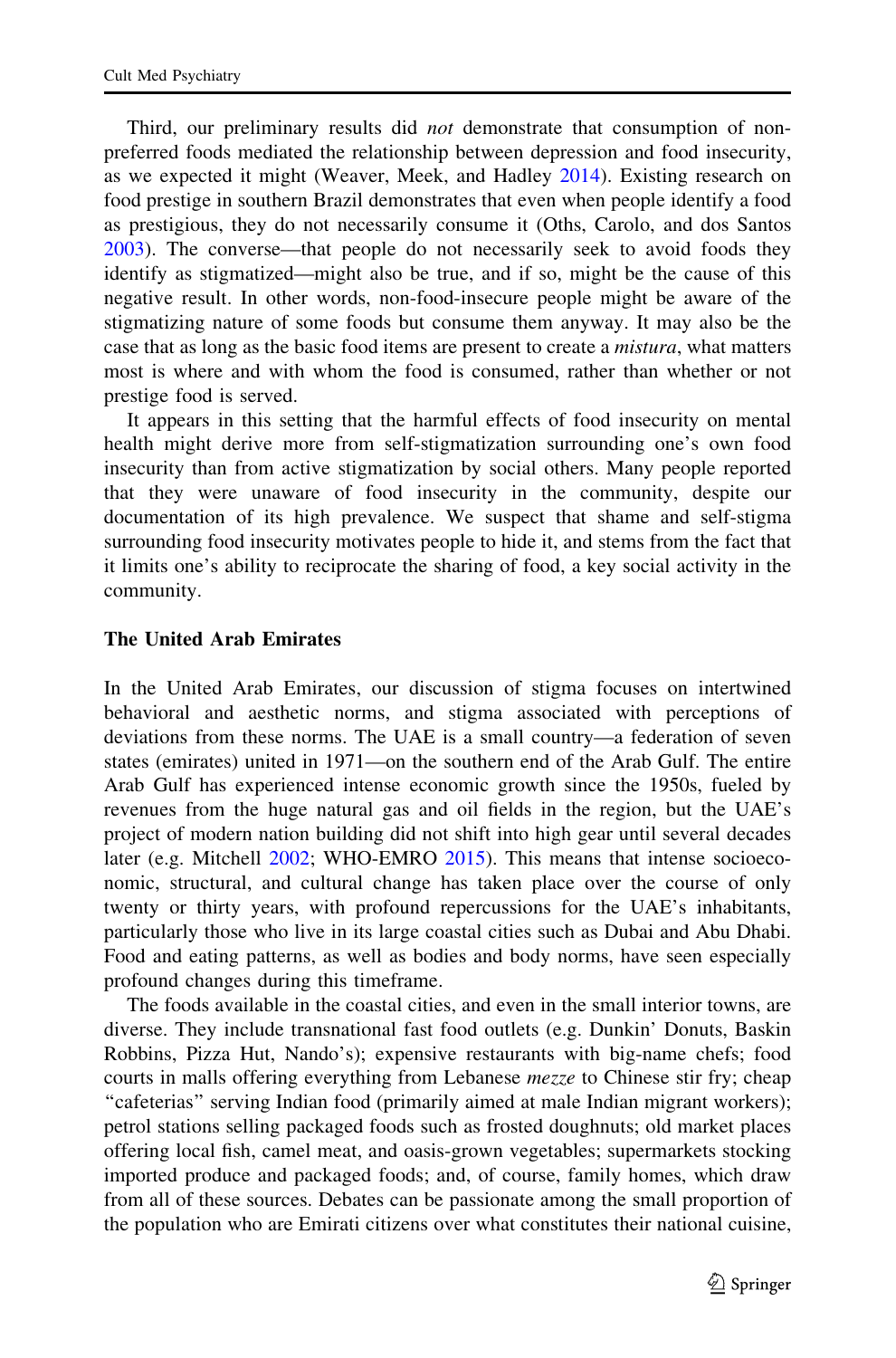which dishes signal "Emirati-ness," and the importance of consuming such dishes to keep local culture alive. Among young locals, consumption of ''Emirati'' foods with one's family in the traditional manner typically only occurs once or twice a week. The 24-h food recalls Trainer collected from young Emirati women in their late teens and early twenties indicated weekday preferences for foods that could be speedily eaten and were high in sugar and/or caffeine (e.g., cold cereal with milk, noodles, rice, french fries, potato chips, chocolate, juice, coffee, lattes, tea, and Red Bull). No clear consensus emerged as to what constituted a high-status food, since some women favored foods such as *majbus* (a spiced chicken/meat and rice dish they viewed as quintessentially ''Arab''), while others said they preferred international foods like sushi. Indian food was often considered low-status by the young people with whom Trainer spoke, but this was also an unclear category, since foods seen as ''Emirati'' often showed signs of centuries of South Asian influence as a result of trade and exchange across the Gulf.

Despite the conspicuous consumption and wealth on display in the UAE, poverty and food insecurity are also present within the local population (as well as among foreign workers, e.g. Gardner  $2013$ ; Malit and Youha  $2016$ ; Sönmez et al.  $2013$ ). Government subsidies to Emiratis, including free healthcare and education, eliminate some of the issues associated with inequality, but not all of them. Food insecurity, in particular, tends not to be discussed, and thus is very difficult to study. Most of the participants and other locals with whom Trainer became well acquainted over the course of fieldwork stated that poverty and hunger existed within some Emirati families, but that the social pressure to hide such deprivation was intense. Based on Trainer's data from interviews with participants, and from her extensive participant observation, food insecurity appeared to be both present and stigmatized, but received little official recognition or social attention. One recent food policy report, for example, speaking about the intertwined issues of food security and poverty reduction in the Middle East region, noted with palpable frustration that although the economic indicators for the Arab Gulf show economic growth, these statistics are likely to be based on estimates by local officials rather than on broad-based surveys (Breisinger et al. [2012\)](#page-16-0).

Much more publicly discussed in the UAE is the growing concern over obesity and associated chronic diseases, which have increased dramatically since the 1990s (e.g. WHO-EMRO [2015](#page-21-0)). This stands in contrast to the area's epidemiological profile of fifty years ago, when wasting, stunting, and infectious disease were far more prevalent (Persian Gulf Administrative Reports [1950](#page-19-0), 1951). A recent WHO report, for example, had no data on stunting or wasting in children under 5 but indicated rates of overweight in adults at 74% and rates of obesity at more than 37% (WHO-EMRO [2015](#page-21-0)). Aesthetic body norms in the Emirates have changed along with its epidemiological transition. While "fatness" was once a desirable physical trait, especially in women who were expected to ''fill out their skins'' in order to reflect familial abundance (quoting a research participant), today, young people consistently express physical female beauty ideals that aspire to an hour-glass, thinwaisted shape, while stigmatizing bodies identified as too fat or too skinny. As Trainer ([2012\)](#page-20-0) has noted elsewhere, her own sample of participants reflected the drastic shift in body norms and concern with thinness, with a pronounced skew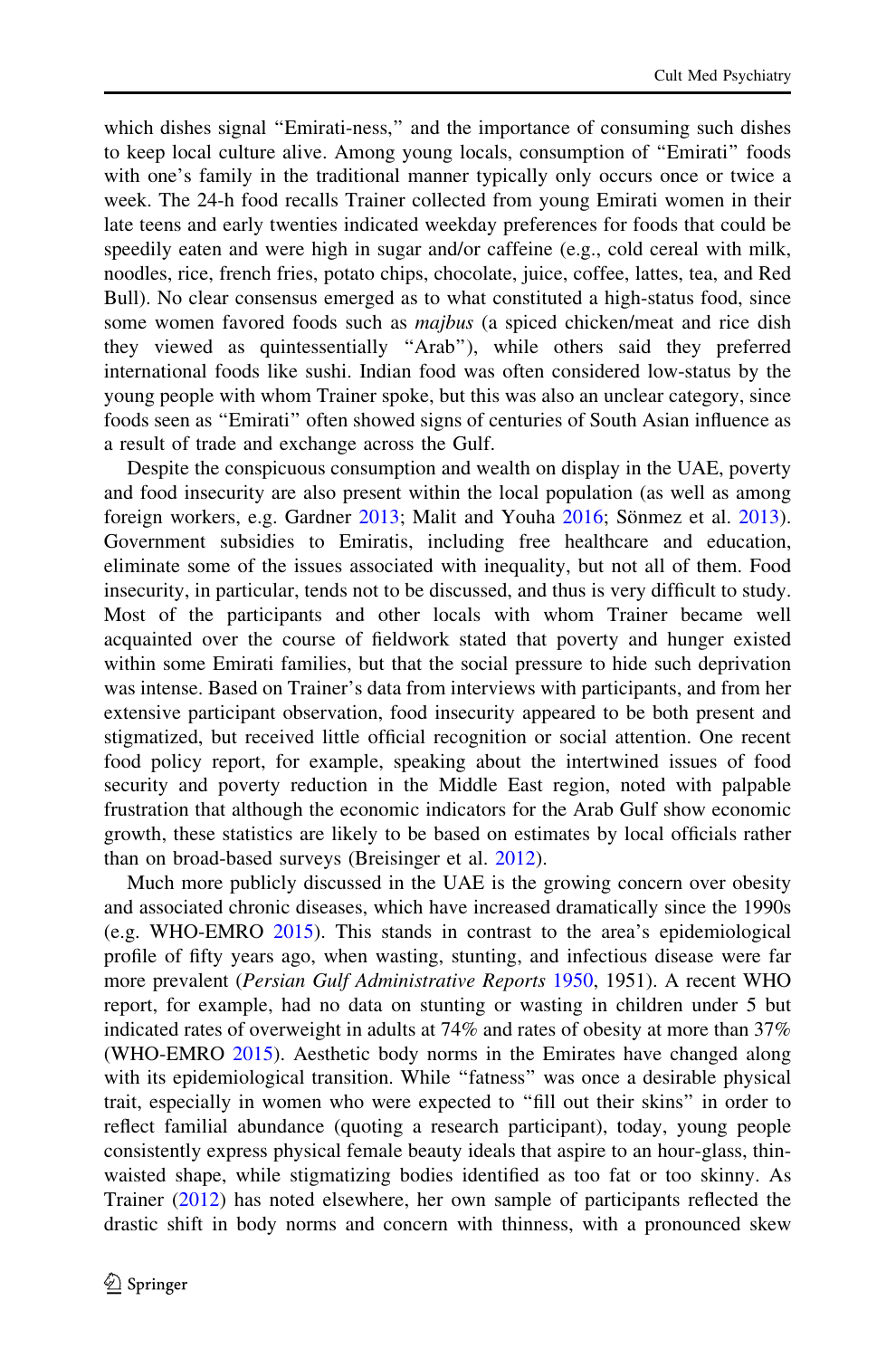among the young women towards intentional food restriction and lower body weight (falling into the category of underweight, based on BMI and body fat percentage, or in the very low end of the normal weight range).

Emiratis report somewhat conflicting attitudes towards the nation's recent economic development: on the one hand, the material advantages and the power and influence that accompany it are appreciated. A common theme emerging out of Trainer's conversations with both young and older people, however, was a critique of youth as collectively ''spoiled'' and/or ''lazy,'' along with a concern with what the future holds for them. As one of the participants remarked, ''We are all too reliant on foreigners to do our work and can't get anything done without them… but what happens if we run out of oil money?" Thus, foreign money is viewed in many ways as a ''necessary evil''; one that allows for desirable lifestyles but that also threatens to ''ruin'' the morality of young generations. There is a great deal of concern that material wealth and cosmopolitan influences have had a polluting effect morally, religiously, and in terms of respect for traditional and local culture. As Trainer ([2012,](#page-20-0) [2016](#page-20-0)) has reported elsewhere, Emirati women's perceptions about body size map onto this larger ambivalence about economic development. Large bodies were viewed as a physical manifestation of the younger generation's laziness, while very thin bodies were interpreted as an indication of preoccupation with Western values. Women's bodies are thus expected to reflect both cosmopolitan and traditional values simultaneously by being neither too fat nor too thin. This is a rather intractable situation reminiscent of the ''in-betweenness'' that Talukdar [\(2012](#page-20-0)) found in her work on body image ideals in India: ''Women with access to modern worlds but who are nevertheless expected to satisfy traditional definitions of feminine propriety, create ''in-between'' rationales to partake in both worlds. These rationales, however, are premised on both a critique of traditional and modern practices'' (4).

At issue here are "bodies that don't conform" (Taylor [2015](#page-20-0)). The implications of lack of cultural consonance with body norms in this context are serious, based on the teasing and bullying reported by interviewees (although it should be noted that Trainer did not formally measure cultural consonance or status incongruity). One young woman, Amirah, for example, reported that she had attended a promotional event on her college campus, where a company was selling shoes and testing for flat feet. In order to run the test, each woman had to stand on a glass plank, and when it was Amirah's turn, she overheard some students behind her laughing about how the glass was going to break when she stood on it. Several other women said that they were subjected to a great deal of teasing and critical comments from family members; one said that the critiques were so bad that she no longer removed her abaya overgarment when all of the women in her family were together in an attempt to reduce the body commentary she dreaded from her relatives. Another woman, Samirah, reported ruminating nearly constantly about her weight. ''I will tell you the honest truth: I am thinking about my weight every second of every day.'' On the other hand, very thin women like Reema reported frequent commentary from their peers that they were ''not normal.'' Amirah, Samirah, and Reema conveyed a strong sense of feeling betrayed by their biologies, their genetics, their habits, and their behaviors.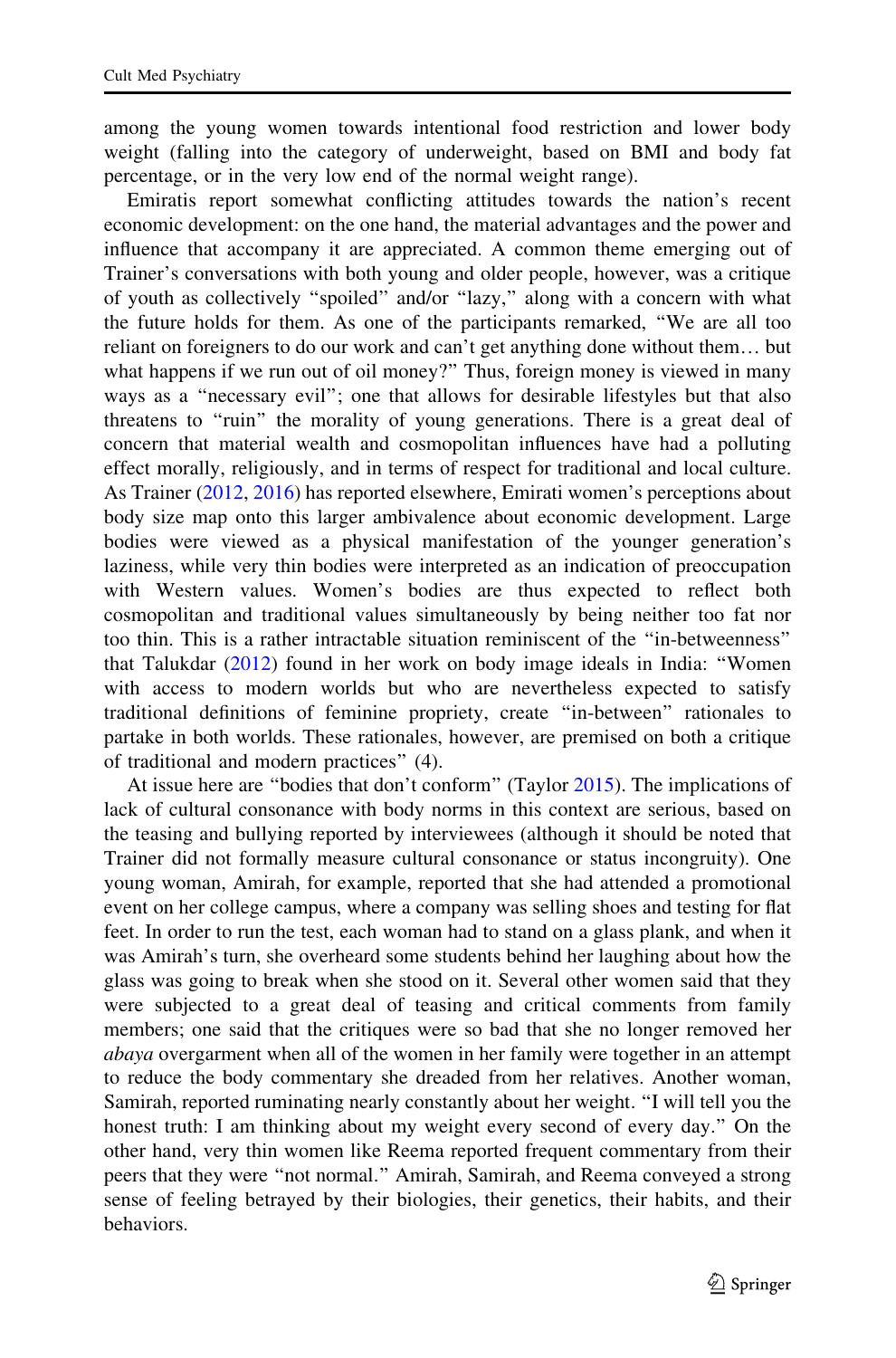In the UAE, body size and shape are read as symbolic of larger moral dilemmas. Though large body size is now the norm in the UAE, fat stigma is acute, as is the stigma associated with excessive thinness. Unlike the Brazil case, much of the stigma in this setting appears to be externally imposed, although internal stigma is important as well.

# Discussion and Cultural Problematization

What, then, makes the case studies of Brazil and the UAE similar? Equally importantly, what makes them different? First, some form of what we refer to as ''health stigma'' appears to be present at each site. In the UAE, the recipients of stigma are very thin or obese bodies, and in Brazil, the recipients are people experiencing food insecurity. The moral discourse around these issues, the ways in which this stigma is enacted, and the importance of specific types of stigma over others varies in important ways between research sites, however. In Brazil, Weaver never witnessed an individual being verbally disparaged for his or her poverty; on the contrary, people often labeled themselves as impoverished and appeared to have no problematic association with being considered pobre. Yet, though food insecurity was strikingly common in the study community, many people seemed to elect not to report it. It was particularly important in this setting to demonstrate food abundance even in the face of (or perhaps partly in response to) economic challenges. In preliminary research, those who spent the most on food but had the lowest food security were the most stressed individuals. This all points to the possibility of self-stigma associated with food insecurity that results in compromised mental health and is countered by significant efforts to mask food insecurity. This is important because the propensity to hide food insecurity in many settings around the world undermines conventional interventions designed to address it (Coates et al. [2006\)](#page-17-0), and this behavior also encourages social isolation, which can further impact health and well-being. Weaver's preliminary results suggest that selfstigma may be as significant as externally-applied stigma in this setting. The combination of uncertainty surrounding food access, self-stigma, and potential social isolation resulting from food insecurity appears to have clear and consistent negative effects on mental health (Weaver, Meek, and Hadley [2014](#page-21-0)).

In the UAE, body size was a key source of external and internal stigma and was publicly debated, in contrast to food insecurity, which was hidden in most discussions. Large-bodied women reported being harassed and changing their everyday habits to avoid criticism (e.g., wearing an *abaya* at all times, dieting to lose weight). Although Trainer did not quantitatively measure the impact on mental wellbeing of such bullying, teasing, and shame, reported distress was qualitatively quite high. In this setting, obese bodies were also medicalized and pathologized (McCullough and Hardin [2013](#page-18-0)).

In both settings, then, stigma appears not only to be externally imposed, but also to be internalized to a great degree. This is evident among women identified as obese in the UAE who themselves view obesity as a sign of moral failure. It is also evident among people with food insecurity in Brazil, who appear to feel compelled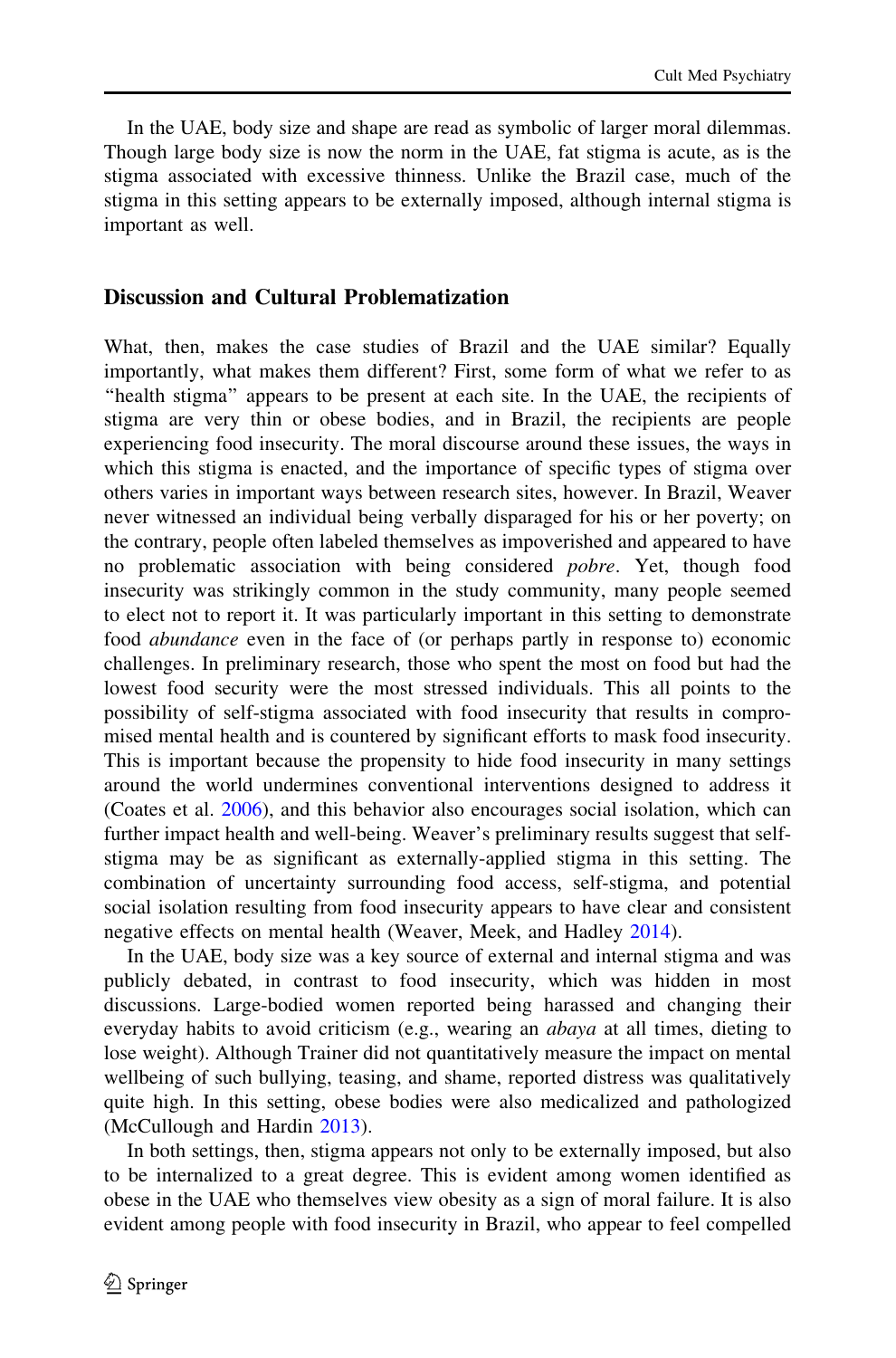to hide their condition despite a lack of obvious external stigma directed toward people in poverty, and despite the fact that community members are accustomed to helping one another through regular food sharing. This is no surprise, as Goffman's original work on stigma pointed out that stigma is quite often internalized by the stigmatized, but it is of concern from a health-outcomes perspective. As Pachankis [\(2007](#page-19-0)) notes, concealment of stigma can be highly damaging to mental health because it adds another layer of stress—the burden of maintaining the secrecy—to the already stressful situation of coping with a stigmatized condition.

The relative importance of internal versus external stigma in each case is likely related to the fact that one condition (food insecurity) can be hidden, while the other (obesity) cannot. The visibility of physical body size potentially magnifies the effects of weight-based stigma on women's wellbeing. A recent study (Hackman, Maupin, and Brewis [2016](#page-17-0)) based in Guatemala found that weight-related teasing directed at women perceived as either too skinny or too fat was an important contributor to the development of depression among those surveyed—equally as important as food insecurity and domestic abuse in their statistical models. They conclude that in this scenario food insecurity is stigmatized, but because it can be more easily disguised, the stigma is often internal, whereas weight- and body shaperelated stigma is both externally and internally generated.

A second common element that links these two cases of stigma is the fact that each represents a departure from a social norm, accompanied by profound social isolation. Indeed, social isolation may be one of the key aspects linking all forms of health stigma. In Brazil, that social norm is one of generosity, abundance, and commensality, and it is particularly important in this rural agricultural setting where food has not always been abundant. Here, food insecure individuals are often isolated (or perhaps self-isolate) because they cannot repay social debts through food sharing and because of unemployment, which creates both food insecurity and isolation. This isolation likely results from and exacerbates food insecurity, since it effectively removes individuals from the social safety nets in which some (more prosperous) individuals participate through reciprocal food sharing. In the UAE, the violated social norm is properly regulated consumption: obesity signals laziness and moral weakness, while skinniness signals vanity and abnormality. Women whose bodies did not conform to norms were often the target of bullying and reported avoiding social events such as family gatherings out of fear of being teased.

A third common element that unites these cases is the fact that both food insecurity and obesity have well documented consequences for physical health (reviewed in Kopelman [2007;](#page-18-0) Olson [1999](#page-19-0)), as well as serious but poorly understood consequences for mental and social health (e.g. Heflin, Siefert, and Williams [2005;](#page-18-0) Major et al. [2012;](#page-18-0) Sikorski et al. [2015](#page-20-0); Weaver and Hadley [2009;](#page-21-0) Whitaker, Phillips, and Orzol [2006\)](#page-21-0). Indeed, this was the initial reason that led us to compare the cases side-by-side. Weaver and colleagues' work on food insecurity (Weaver and Hadley [2009](#page-21-0); Weaver, Meek, and Hadley [2014\)](#page-21-0) has suggested that food insecurity is at least as harmful to mental health as it is to physical health, and indeed the stigma related to food insecurity may be one of its most health-harming aspects. Similarly, Trainer and colleagues' prior work on obesity (Trainer et al. [2016](#page-20-0), [2015\)](#page-20-0) has hypothesized that stigma is a key piece of the obesity-health puzzle. Brewis and Wutich point out, ''There is good theoretical reason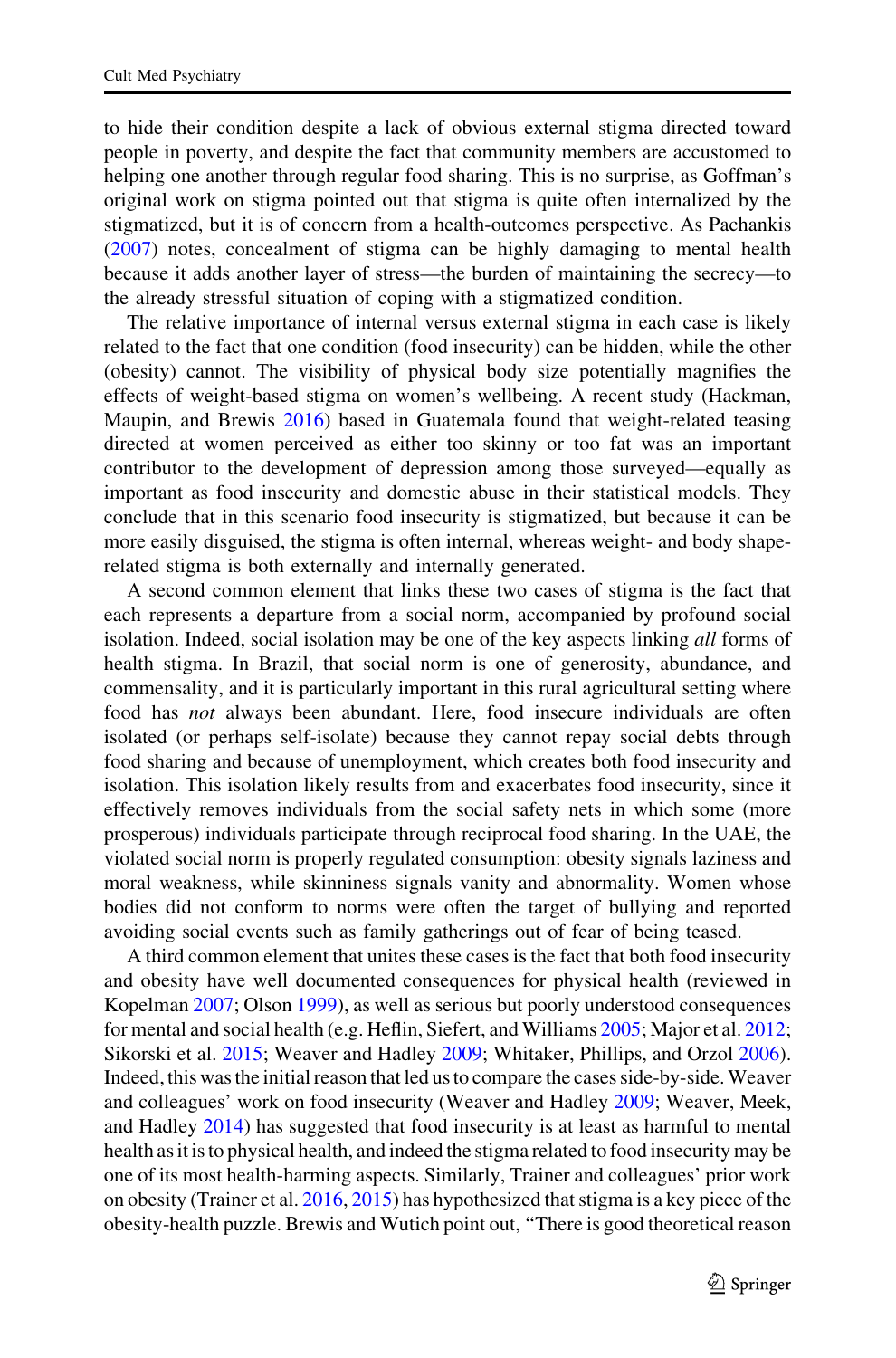to expect that the stigma associated with being obese could shape, exacerbate, or even create the oft-reported negative physical effects of obesity via its psychosocial stress effects. In this case, the implied pathway of obesity stigma to physiological adjustments is perhaps suggestive of an iterative relationship between the physical body and the social context in which that body finds—or fails to find—identity and meaning'' (Brewis and Wutich [2012](#page-16-0), pp. 337–338). It may be impossible to separate the health consequences of being obese or food insecure from the health consequences of long-term stress associated with the stigma that these states attract. There is no question, however, that each stigmatized state is harmful for individuals in large part because of the stigma attached to them, not merely because of the health-harming effects of food insecurity or obesity.

These common threads suggest that stigma around food insecurity and obesity could be conceptualized as two ''outlets'' for the same social phenomenon, which for convenience we termed ''health stigma'' in the introduction. Both cases of stigma are directly related to nonconformity to social norms and can therefore be thought of as status incongruity, or a form of ''keeping people in line'' (Bell et al. [2011;](#page-16-0) van Hollen [2010](#page-20-0)). In both cases, social isolation is likely a recursive cause and consequence of the conditions and their associated mental health sequelae. At issue in both cases are questions of individuals' ability/inability to achieve cultural norms surrounding food, eating, and body size.

The next logical question is, so what? What are the implications of placing these two instances of stigma under the same conceptual umbrella of ''health stigma''?

The first useful implication of considering stigma as a single social phenomenon is that it refocuses us away from the individual and toward structural causes of stigma. While the everyday business of stigma is played out on the individual level (felt by individuals, directed toward individuals, because of a characteristic possessed by the individual), stigma is only stigma because people agree at a larger population level that a state is stigma-worthy. Focusing on the commonalities between stigma experiences serves as an important reminder that stigma is not personal but rather collective in its origins (Barrett [2008\)](#page-16-0). This is not a novel conclusion, but is one that stigma theorists are increasingly exploring (Link et al. [2004](#page-18-0); Pescosolido et al. [2008](#page-19-0); Yang et al. [2007\)](#page-21-0). Our effort to bring together conceptual frameworks about stigma and research that quantifies ''status incongruity'' was intended to demonstrate one way in which the collective origin of stigma can be accounted for in research.

The idea of stigma-as-structure also bears repeating because the policy implications of this have largely been overlooked, probably because intervention at the level of the individual in stigma is easier to achieve than macro-level change, but also because policymakers are often unable to step away from their own stigmatizing beliefs. Policymakers have, for instance, been surprisingly slow to implement policies to eliminate hunger, obesogenic environments, and unrealistic beauty ideals. These discussions continue to run aground on notions of individual agency, shame and blame, and visibility. Viewing stigma as a common element of the human condition refocuses the analytic lens toward structural-level factors that need to be addressed in order to improve human wellbeing.

A second result of comparing instances of stigma is that it exposes the similarities and the differences in forms of stigma. While there is enough common ground to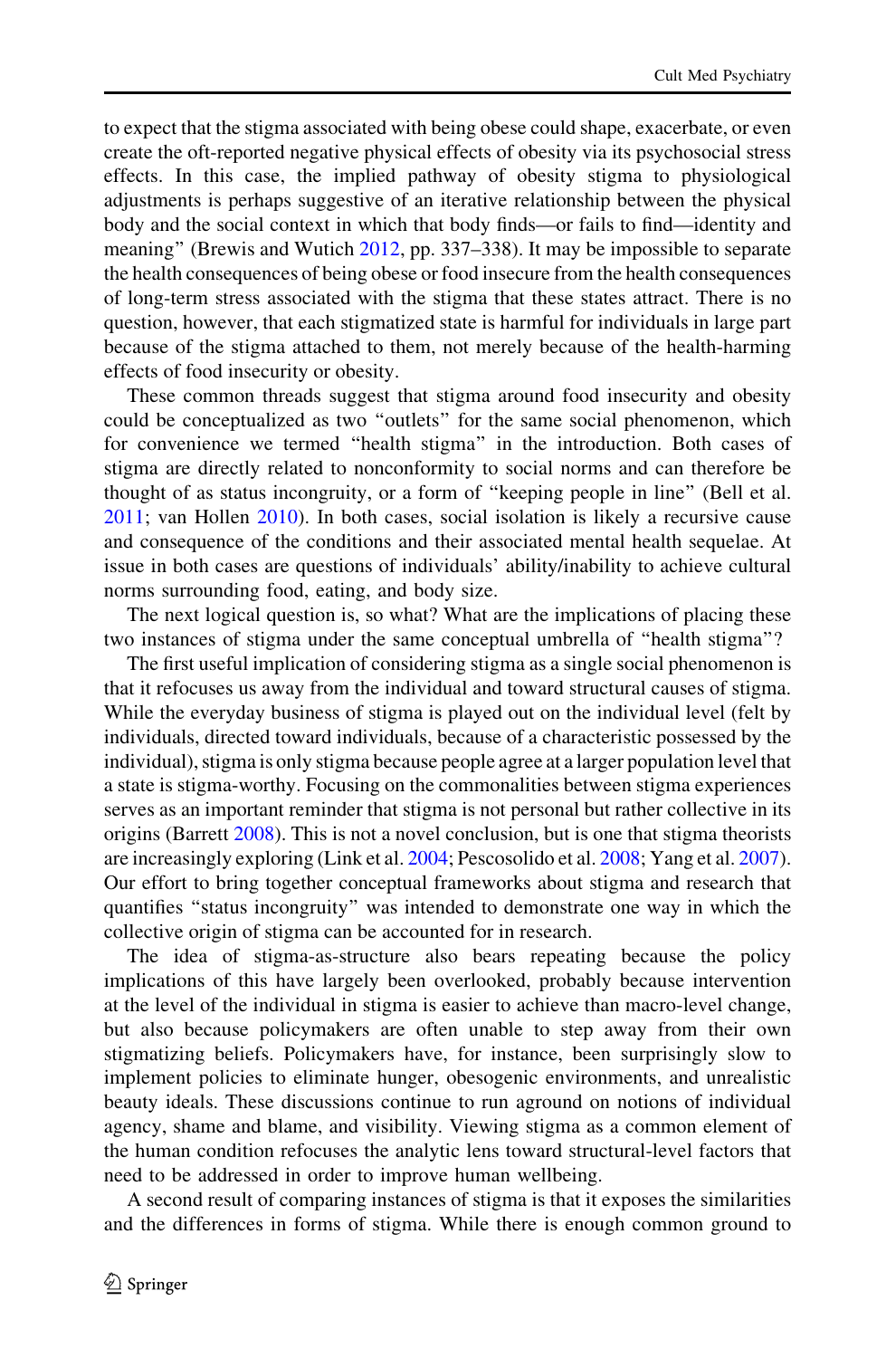justify considering these two cases together, there do remain important differences and, as Yang et al. [\(2007](#page-21-0)) caution, we should not collapse all forms of discrimination into a unidimensional category of stigma. In this regard, we wish to underscore the indisputable geographic, economic, and cultural differences that exist between the two research settings. In the UAE, for example, whose inhabitants have far greater material prosperity than do those in Brazil, anxieties about food insecurity and too-thin/too-fat bodies map onto anxieties about development and modernity writ large across the local landscape. Individuals are expected to successfully negotiate the associated pitfalls or face social- and self-censure. In Brazil, the official rhetoric is more ostensibly forgiving: all body types are welcome, poverty is understandable and not the fault of the individual—and yet, shame and self-stigma still appear when we take a closer look at people's attitudes and actions around food insecurity.

Stigma around food insecurity versus obesity stigma also differs from one another. For instance, people in the UAE and Brazil perceive individual agency differently when it comes to each of these stigmatized conditions. The question of agency is especially acute when it comes to physical bodies, where again and again, individual lifestyle change is prioritized over all other interventions in the global rhetoric (public health and media) centered on weight, shape, aesthetics, and nutrition. Choices about food consumption and activity levels are assumed to be entirely independent (Brown and Krick [2001\)](#page-16-0), and therefore, the control of body weight should also be a matter of choice. Food insecurity, by contrast, is not always viewed as within individual control—particularly in Weaver's Brazilian research context. In other words, imposed food restriction to avoid obesity is overwhelmingly framed as being within individual control, both in the UAE and elsewhere (e.g., Becker [1995](#page-16-0); McCullough and Hardin [2013\)](#page-18-0), while food restriction as a result of material need might be framed as a result of laziness on the part of the individual in some contexts, including in the United States (Gunderson [2013\)](#page-17-0), but not inevitably so elsewhere. Is it particularly fascinating that individualized body ''improvement'' projects—and accompanying individualized stigma associated with failed projects—have become normalized in both Brazil and the UAE, which once had more collectivist interpretations of health and beauty relative to the West (Becker [1995\)](#page-16-0).

Finally, we wish to reiterate the point that all stigma should have policy implications because no matter its source, it always exerts effects on individuals' physical and mental health through the activation of stress responses. This perhaps is the ultimate argument for considering stigma from a unified rather than a divided perspective.

# **Conclusions**

In this article we have illustrated a theoretical approach that considers various forms of stigma as manifestations of a single underlying social process, which we termed "health stigma." This effort, part thought experiment and part critical analysis, was conceptually based on sociologist Erving Goffman's seminal monograph on the topic ([1986\[](#page-17-0)1963]), which examined a wide variety of health, behavioral, and physical conditions under the umbrella of ''stigma.'' It also grew out of the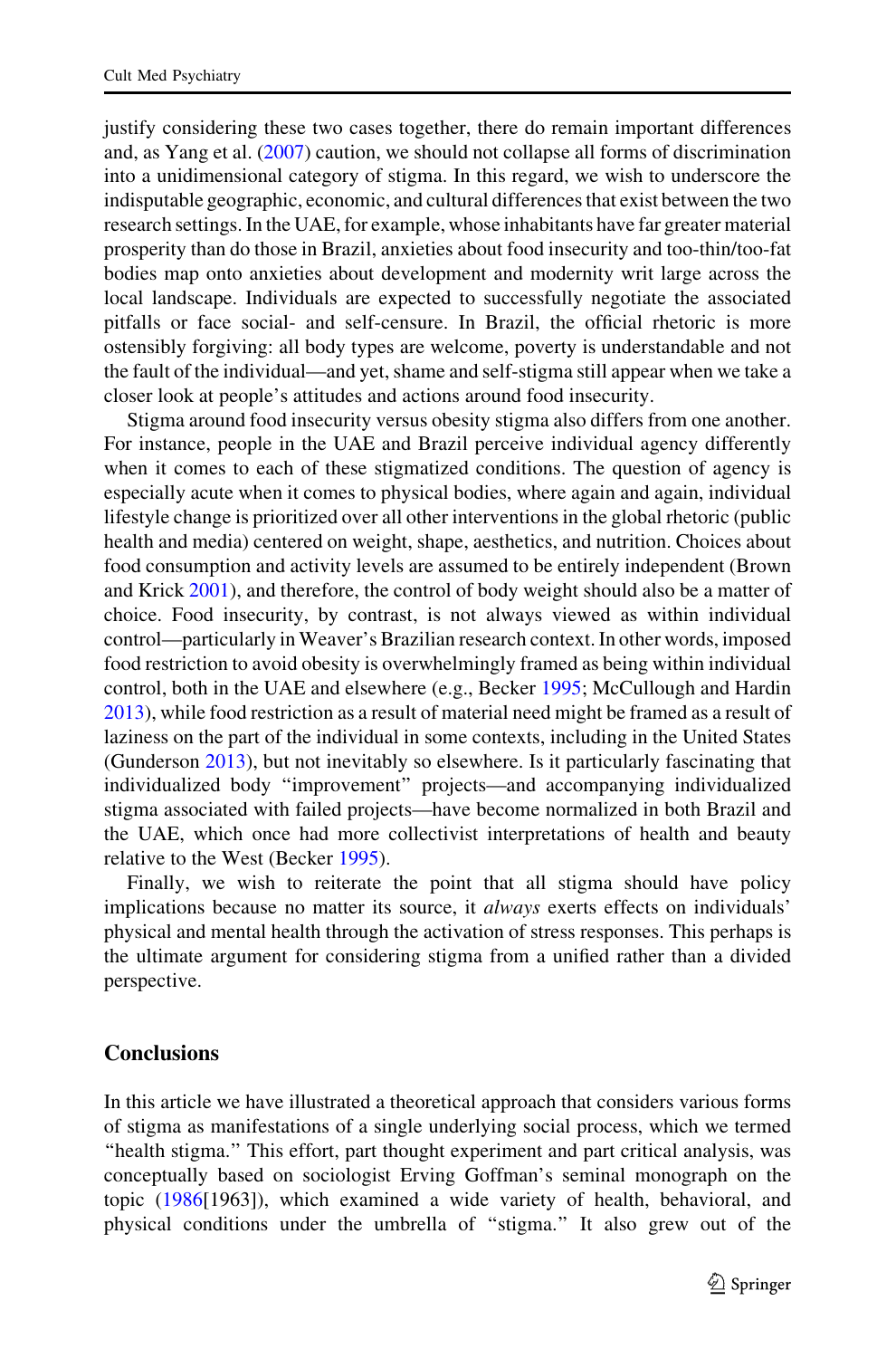increasing recognition that all forms of stigma, regardless of their sources or targets, are harmful for health—particularly with respect to emotional and social health and therefore ought to be considered health problems even when they have not previously been framed in this manner (Link and Phelan [2001,](#page-18-0) [2006](#page-18-0)).

Our analysis had two key goals. One goal was to revisit longstanding ideas about stigma and its relationship to health with two contemporary examples: food insecurity in rural Brazil, and obesity in the urban United Arab Emirates. The second was to draw an explicit link between food insecurity and obesity, two highly stigmatized states that are often conceptualized as diametrically opposed and almost always targeted with separate interventions. This remains so despite the fact that they co-occur much of the time and could potentially be addressed by common interventions aimed at structural change. Moreover, progress in both realms is impeded by the assumption in global development and aid discourses that each can be solved simply by making healthy food available. While this is an obvious first step (and one, it should be noted, that has yet to be achieved in either of our study sites or in our home country, the USA), not only must this food be available, it must be affordable and appealing. Indeed, it must be sufficiently affordable and appealing to ''outcompete'' the calorically dense processed foods that are cheap, fast, and tasty in today's global markets.

Our analyses emphasized the social constructedness of both food insecurity and obesity. While there is an undeniable material reality to experiencing food insecurity or living with large body size, some evidence suggests that the most damaging effects of each state are the psychosocial consequences of their associated stigma rather than the biological consequences of having an obese body or experiencing food insecurity. There is persistent political and social tension between those who locate the blame for food insecurity or obesity on society's failure to provide adequate and healthy food for its people, versus in individual negligence or laziness. We conclude that a refocus on health stigma as a structural rather than a personal problem might contribute to increased efficacy of food insecurity and obesity policy by focusing on the fundamental causes of these conditions.

Funding This study was funded by the Research Grants Committee of the University of Alabama and the National Science Foundation (Grant Number 0851478).

### Compliance with Ethical Standards

Conflict of interest Lesley Jo Weaver and Sarah Trainer declare that they have no conflict of interest.

Ethical approval All procedures performed in studies involving human participants were in accordance with the ethical standards of the institutional and/or national research committee and with the 1964 Helsinki declaration and its later amendments or comparable ethical standards.

Informed consent Informed consent was obtained from all individual participants included in the study.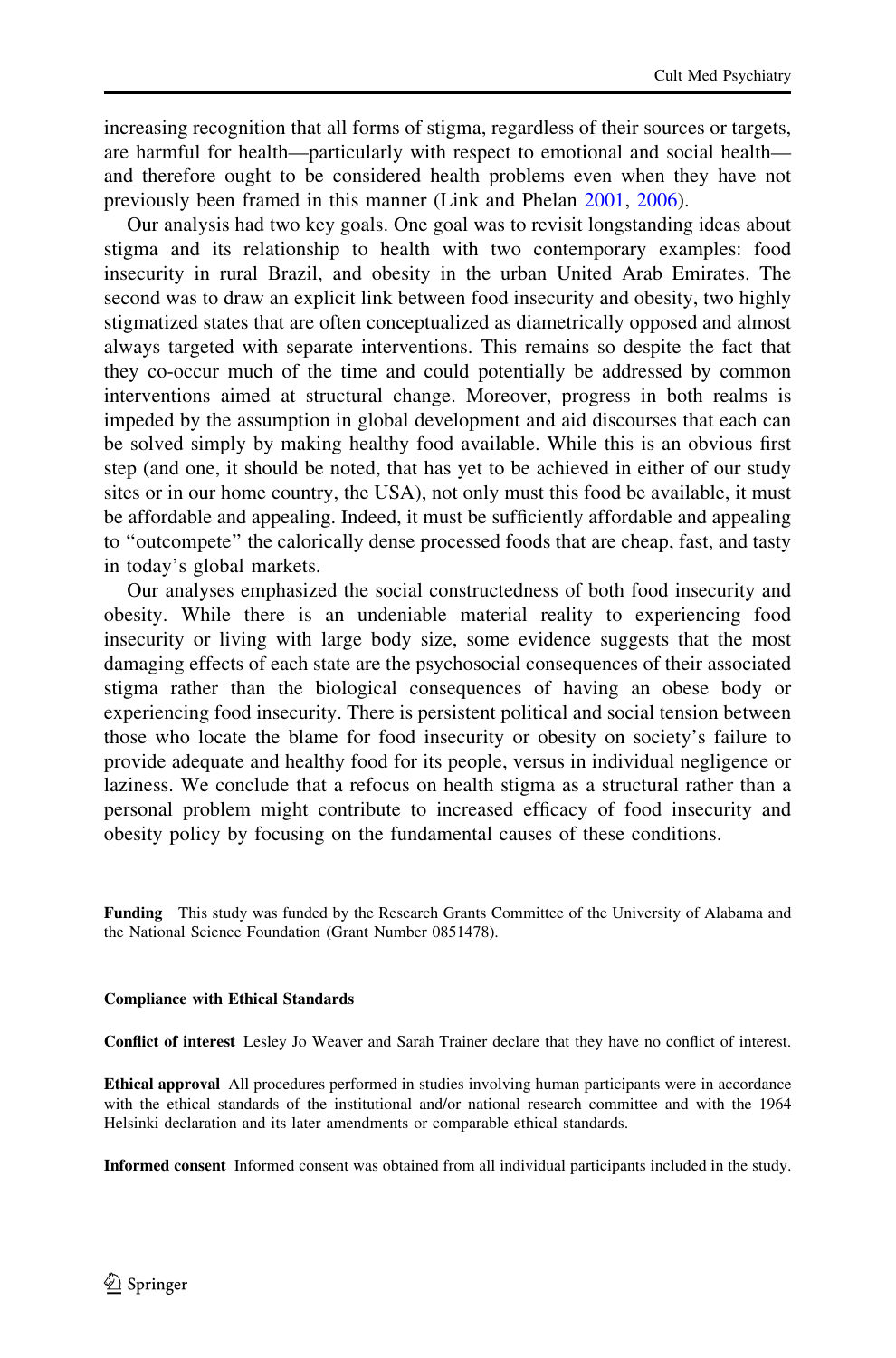### <span id="page-16-0"></span>**References**

Alonso, Angelo A, and Nancy R Reynolds

1995 Stigma, HIV, and AIDS: An Exploration and Elaboration of Stigma Trajectory. Social Science & Medicine 41(3): 303–315.

Avotri, Joyce, and Vivienne Walters

1999 ''You just look at our work and see if you have any freedom on earth'': Ghanaian Women's Accounts of Their Work and Their Health. Social Science & Medicine 48(9): 1123–1133.

Barker, David J.P.

2004 The Developmental Origins of Chronic Adult Disease. Acta Paediatrica 93(s446): 26–33.

Barrett, Ron

- 2008 Aghor Medicine: Pollution, Death, and Health in Northern India. Berkeley, CA: University of California Press.
- Becker, Anne E
	- 1995 Body, Self, and Society: The View from Fiji. Philadelphia, PA: University of Pennsylvania Press.
- Bell, Kristen, Amy Salmon, and Darlene McNaughton (eds.) 2011 Alcohol, Tobacco, and Obesity: Morality, Mortality, and the New Public Health. London, UK: Routledge.
- Bernard, H. Russell
- 2011 Research Methods in Anthropology: Qualitative and Quantitative Approaches. 5th Edition. New York: Rowman and Littlefield.
- Bickel, Gary, Mark Nord, Cristofer Price, William Hamilton, and John Cook
- 2000 Guide to Measuring Food Insecurity, Revised 2000. Alexandria, VA: US Department of Agriculture, Food, and Nutrition Service.
- Bordo, Susan
	- 1993 Unbearable Weight: Feminism, Western Culture, and the Body. Berkeley, CA: University of California Press.
- Braziel, Jana E. and Kathleen Lebesco (eds.)

2001 Bodies Out of Bounds. Berkeley, CA: University of California Press.

Breisinger, Clemens, Olivier Ecker, Perrihan Al-Riffai, and Yu Bingxin

2012 Beyond the Arab Awakening: Policies and Investments for Poverty Reduction and Food Security. Washington, D.C.: Food Policy Report, International Food Policy Research Institute.

Brewis, Alexandra

2011 Obesity: Cultural and Biocultural Perspectives. New Brunswick, NJ: Rutgers University Press.

2014 Stigma and the Perpetuation of Obesity. Social Science & Medicine 118: 152–158.

- Brewis, Alexandra, and Amber Wutich
- 2012 Explicit vs Implicit Fat-Stigma. American Journal of Human Biology 24(3): 332–338.
- Brewis, Alexandra, Daniel Hruschka, and Amber Wutich
- 2011 Vulnerability to Fat-Stigma in Women's Everyday Relationships. Social Science & Medicine 73(4): 491–497.
- Brown, Peter J, and Sterling V Krick
- 2001 Culture and Ethnicity in the Etiology of Obesity: Diet, Television and the Illusion of Personal Choice. In Obesity, Physical Growth and Development. Francis E Johnston and Gary D Foster, eds., pp. 111–157. London: Smith-Gordon.
- Carter, Sophie, Alexandre Caron, Denis Richard, and Frederic Picard
- 2013 Role of Leptin Resistance in the Development of Obesity in Older Patients. Clinical Interventions in Aging 8: 829–844.
- Cheng, TO
- 2013 China's Little Emperors: Medical Consequences of China's One-Child Policy. International Journal of Cardiology 168(6): 5121–5125.
- Chesler, Betty E
- 2005 Implications of the Holocaust for Eating and Weight Problems Among Survivors' Offspring: An Exploratory Study. European Eating Disorders Review 13(1): 38–47.

Coates, Jennifer, Edward A Frongillo, Beatrice Lorge Rogers, Patrick Webb, Parke E Wilde, and Robert Houser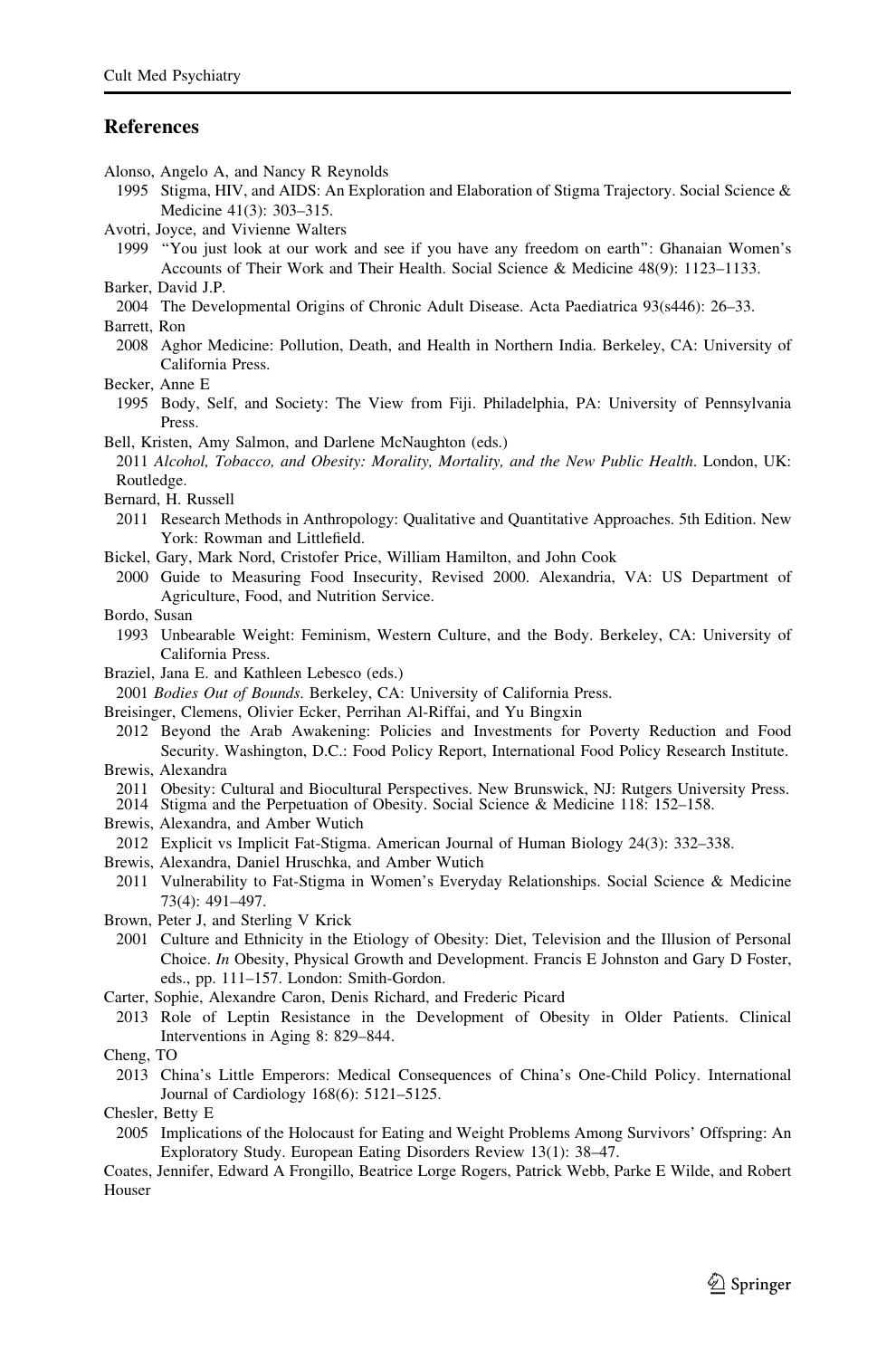<span id="page-17-0"></span>2006 Commonalities in the Experience of Household Food Insecurity across Cultures: What Are Measures Missing?. Journal of Nutrition 136(5): 1438s–1448s.

- 2014 Where is the Evidence Supporting Public Service Announcements to Eliminate Mental Illness Stigma?. Psychiatric Services 63(1): 79–82.
- Corrigan, Patrick W, Jonathon E Larson, and Nicolas Rusch
- 2009 Self-Stigma and the ''Why Try'' Effect: Impact on Life Goals and Evidence-Based Practices. World Psychiatry 8(2): 75–81.
- Corrigan, Patrick W, Fred E Markowitz, and Amy C Watson
- 2004 Structural Levels of Mental Illness Stigma and Discrimination. Schizophrenia Bulletin 30(3): 481–491.
- Crayton, John W
- 2012 How to Manage Depression in Overweight or Obese Patients. Current Psychiatry 11(7): 33.

```
Daniel, Caitlyn
```
- 2016 Economic Constraints on Taste Formation and the True Cost of Healthy Eating. Social Science & Medicine 148: 34–41.
- Dressler, William W, James R Bindon, and Yasmin H Neggers
- 1998 Culture, Socioeconomic Status, and Coronary Heart Disease Risk Factors in an African American Community. Journal of Behavioral Medicine 21(6): 527–544.
- Dressler, William W, Mauro C Balieiro, and Jose Ernesto dos Santos
- 1998 Culture, Socioeconomic Status, and Physical and Mental Health in Brazil. Medical Anthropology Quarterly 12(4): 424–446.
- Dressler, William W, and James R Bindon
- 2000 Health Consequences of Cultural Consonance. American Anthropologist 102(2): 245–269.
- Dressler, William W, Camila D Borges, Mauro C Balieiro, and Jose Ernesto dos Santos
- 2005 Measuring Cultural Consonance: Examples with Special Reference to Measurement Theory in Anthropology. Field Methods 17(4): 331–355.
- Dressler, William W, Mauro C Ribeiro, Rosane P Ribeiro, and Jose Ernesto dos Santos
- 2005 Cultural Consonance and Arterial Blood Pressure in Urban Brazil. Social Science & Medicine 61(3): 527–540.
- 2007 A Prospective Study of Cultural Consonance and Depressive Symptoms in Urban Brazil. Social Science & Medicine 65(10): 2058–2069.
- Dressler, William W, Kathryn S Oths, Mauro C Balieiro, Rosane P Ribeiro, and Jose Ernesto dos Santos 2012 How Culture Shapes the Body: Cultural Consonance and Body Mass in Urban Brazil. American Journal of Human Biology 24(3): 325–331.
- Drewnowski, Adam

2009 Obesity, Diets, and Social Inequalities. Nutrition Reviews 67(S1): S36–S39.

#### Edmonds, Alexander

2010 Pretty Modern: Beauty, Sex, and Plastic Surgery in Brazil. Durham, NC: Duke University Press. Gardner, Andrew

2013 Why Do They Keep Coming? Labor Migrants in the Gulf States. In Migrant Labour in the Persian Gulf. Mehran Kamrava and Zahra Babar, eds. New York: Columbia University Press.

Gluckman, Peter D, Mark A Hanson, Cyrus Cooper, and Kent L Thornburg

2008 Effect of In Utero and Early-Life Conditions on Adult Health and Disease. New England Journal of Medicine 359: 61–73.

#### Goffman, Erving

- 1986[1963] Stigma: Notes on the Management of Spoiled Identity. New York, NY: Simon & Schuster Inc.
- Gravlee, Clarence C, William W Dressler, and H Russell Bernard
	- 2005 Skin Color, Social Classification, and Blood Pressure in Southeastern Puerto Rico. American Journal of Public Health 95(12): 2191–2197.

#### Gunderson, Craig

2013 Food Insecurity Is an Ongoing National Concern. Advances in Nutrition 4: 36–41.

Hackman, J, J Maupin, and A Brewis

2016 Weight-Related Stigma is a Significant Psychosocial Stressor in Developing Countries: Evidence from Guatemala. Social Science & Medicine 161: 55–60.

Corrigan, Patrick W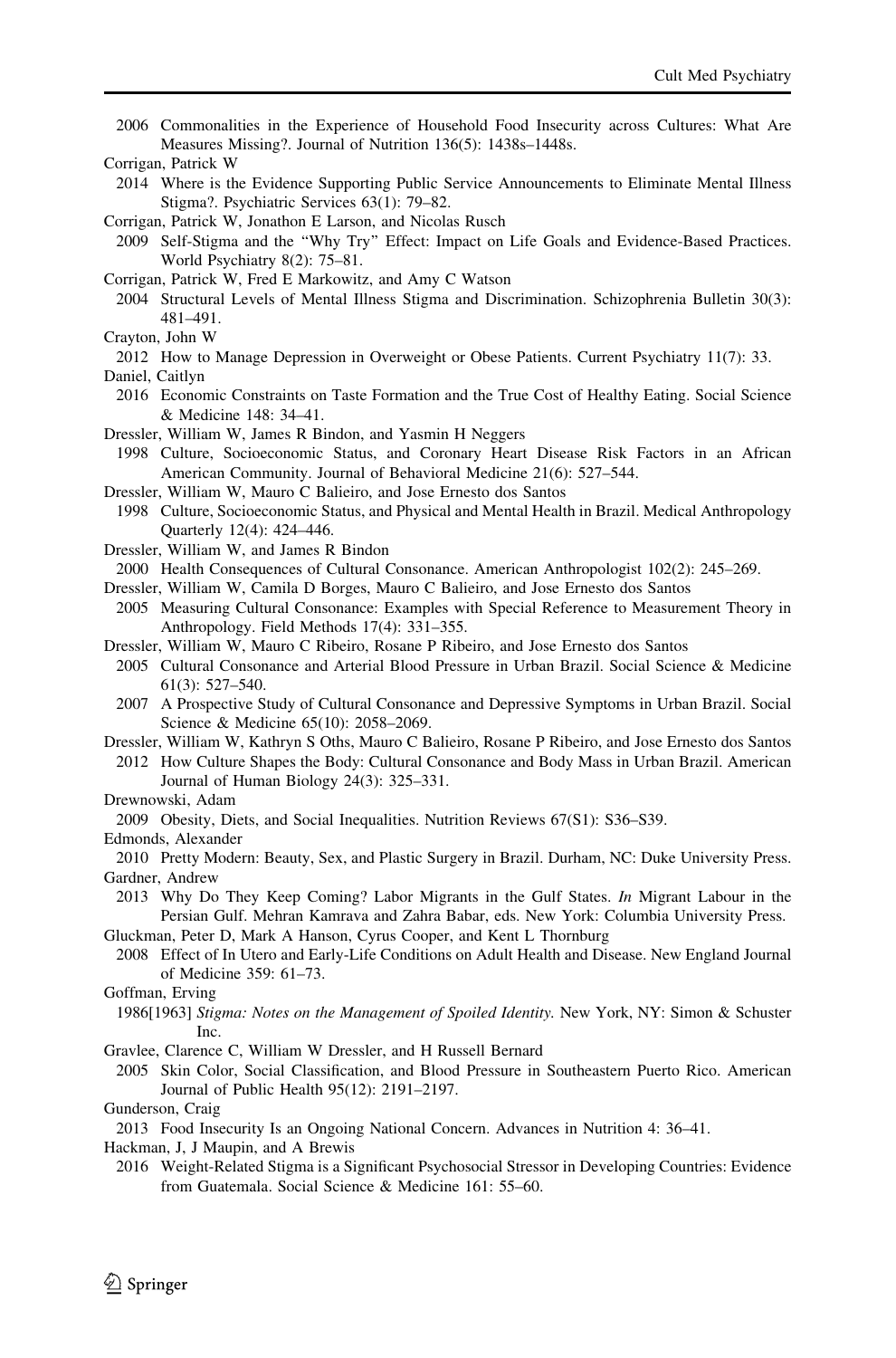<span id="page-18-0"></span>Haines, Jess, Dianne Neumark-Sztainer, Marla E Eisenberg, and Peter J Hannan

2006 Weight Teasing and Disordered Eating Behaviors in Adolescents: Longitudinal Findings from Project EAT (Eating Among Teens). Pediatrics 117(2): E209–E215.

- Hatzenbuehler, Mark L, Jo C Phelan, and Bruce G Link
- 2013 Stigma as a Fundamental Cause of Population Health Inequalities. American Journal of Public Health 103(5): 813–821.
- Hatzenbuehler, Mark L, Susan Nolen-Hoeksema, and John Dovidio

2009 How Does Stigma ''Get Under the Skin''?: The Mediating Role of Emotion Regulation. Psychological Science 20(10): 1282–1289.

- Heflin, Colleen M, Kristine Siefert, and David R Williams
- 2005 Food Insufficiency and Women's Mental Health: Findings from a 3-Year Panel of Welfare Recipients. Social Science & Medicine 61(9): 1971–1982.

Joachim, Gloria, and Sonia Acorn

- 2000 Stigma of visible and invisible chronic conditions. Journal of Applied Nursing 32(1): 243–248. Jequier, Eric
	- 2002 Leptin Signaling, Adiposity, and Energy Balance. Annals of the New York Academy of Sciences 967: 379–388.
- Kopelman, P

2007 Health Risks Associated with Overweight and Obesity. Obesity Reviews 8(s1): 13–17.

- Lawson, Elizabeth A, Karen K Miller, Justine I Blum, Erinne Meenaghan, Madhusmita Misra, Kamryn T Eddy, David B Herzog, and Anne Klibanski
- 2012 Leptin Levels are Associated with Decreased Depressive Symptoms in Women Across the Weight Spectrum. Independent of Body Fat. Clinical Endocrinology 76(4): 520–525.

### Lebesco, Kathleen

- 2011 Neoliberalism, Public Health, and the Moral Perils of Fatness. Critical Public Health 21(2): 153– 164.
- Lewis, Sophie, Samantha L Thomas, R Warwick Blood, David J Castle, Jim Hyde, and Paul A Komesaroff
	- 2011 How Do Obese Individuals Perceive and Respond to the Different Types of Obesity Stigma that they Encounter in their Daily Lives? A Qualitative Study. Social Science & Medicine 73(9): 1349–1356.
- Link, Bruce G, and Jo C Phelan
	- 2001 Conceptualizing Stigma. Annual Review of Sociology 27: 363–385.
- 2006 Stigma and its Public Health Implications. Lancet 367: 528–529.
- Link, Bruce G, Lawrence H Yang, Jo C Phelan, and Pamela Y Collins
- 2004 Measuring Mental Illness Stigma. Schizophrenia Bulletin 30(3): 511–541.

Lupton, Deborah

- 2013 Fat. London, UK: Routledge.
- MacLean, Lynne, Nancy Edwards, Michael Garrand, Nicki Sims-Jones, Kathryn Clinton, and Lisa Ashley 2009 Obesity, Stigma and Public Health Planning. Health Promotion International 24(1): 88–93.
- Major, Brenda, Dina Eliezer, and Heather Rieck
- 2012 The Psychological Weight of Weight Stigma. Social Psychological and Personality Science 3(6): 651–658.
- Malit, Froilan Jr. and Ali Al Youha
- 2016 Kenyan Migration to the Gulf Countries: Balancing Economic Interests and Worker Protection. Migration Policy Institute. Published May 18, 2016. Available at [http://www.migrationpolicy.org/](http://www.migrationpolicy.org/article/kenyan-migration-gulf-countries-balancing-economic-interests-and-worker-protection) [article/kenyan-migration-gulf-countries-balancing-economic-interests-and-worker-protection](http://www.migrationpolicy.org/article/kenyan-migration-gulf-countries-balancing-economic-interests-and-worker-protection)

Martin, JK, A Lang, and S Olafsdottir

- 2008 Rethinking Theoretical Approaches to Stigma: A Framework Integrating Normative Influences on Stigma (FINIS). Social Science and Medicine 67(3): 431–440.
- McCullough, Megan B. and Jessica A. Hardin (eds.)
- 2013 Reconstructing Obesity: The Meaning of Measures and the Measure of Meanings. New York, NY: Berghahn Books.
- Mitchell, Timothy
	- 2002 Rule of Experts: Egypt, Techno-Politics, Modernity. Berkeley, CA: University of California Press.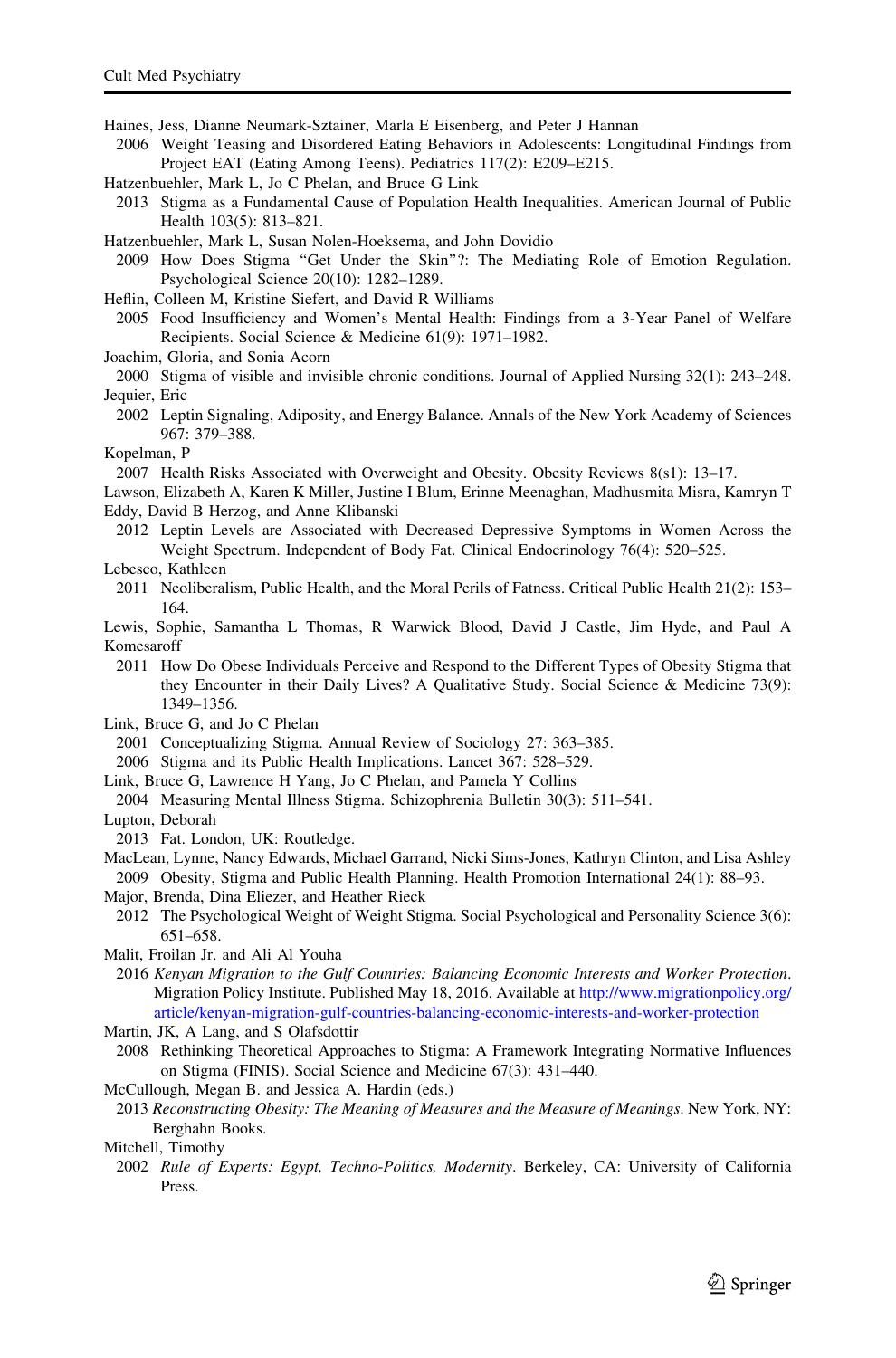<span id="page-19-0"></span>NBC News

- 2010 Poverty Main Cause of Obesity Problem in South. <http://health.nbcnews.com>. Accessed 8 June 2016.
- Neumark-Sztainer, Dianne, Melanie Wall, Mary Story, and Amber R Standish

2012 Dieting and Unhealthy Weight Control Behaviors During Adolescence: Associations With 10-Year Changes in Body Mass Index. Journal of Adolescent Health 50(1): 80–86.

Newkirk, Christine N, Kathryn S Oths, William W Dressler, and Jose Ernesto Dos Santos

2009 Intracultural Diversity in Food Knowledge in Southern Brazil. Ecology of Food and Nutrition 48: 285–302.

Nichter, Mimi

- 2000 Fat Talk: What Girls and their Parents Say about Dieting. Cambridge, MA: Harvard University Press.
- Nordanger, Dag
- 2007 Discourses of Loss and Bereavement in Tigray, Ethiopia. Culture, Medicine, & Psychiatry 31(2): 173–194.

Olson, Christine M

- 1999 Nutrition and Health Outcoms Associated with Food Insecurity and Hunger. Journal of Nutrition 129(2): 521S–524S.
- Oths, Kathryn S, Adriana Carolo, and Jose Ernesto Dos Santos
- 2003 Social Status and Food Preference in Southern Brazil. Ecoogy of Food and Nutrition 42: 303– 324.
- Pachankis, John E
- 2007 The Psychological Implications of Concealing a Stigma: A Cognitive-Affective-Behavioral Model. Psychological Bulletin 133(2): 328–345.
- Peréz-Escamilla, Rafael, Ana M. Segall-Corrêa, Lucia Kurdian Maranha, Maria de Fatima Archanjo Sampaio, Leticia Marín-Léon, and Giseli Panigassi
	- 2004 An Adapted Version of the U.S. Department of Agriculture Food Insecurity Module Is a Valid Tool for Assessing Household Food Insecurity in Campinas, Brazil. Journal of Nutrition 134(8): 1923–1928.
- Persian Gulf Administrative Reports. 1950-1951. British Archives.

Pescosolido, Bernice A

- 2013 The Public Stigma of Mental Illness: What Do We Think; What Do We Know; What Can We Prove?. Journal of Health and Social Behavior 45(1): 1–21.
- Pescosolido, BA, and JK Martin
- 2015 The Stigma Complex. Annual Review of Sociology 41: 87–116.
- Pescosolido, Bernice A, Jack K Martin, Annie Lang, and Sigrun Olafsdottir
- 2008 Rethinking Theoretical Approaches to Stigma: A Framework Integrating Normative Influences on Stigma (FINIS). Social Science & Medicine 67(3): 431–440.
- Piaseu, Noppawan, Basia Belza, and Bettina Shell-Duncan
- 2004 Less Money Less Food: Voices from Women in Urban Poor Families in Thailand. Health Care for Women International 25(7): 604–619.

Pike, Ivy L, and Crystal L Patil

- 2006 Understanding Women's Burdens: Preliminary Findings on Psychosocial Health Among Datoga and Iraqw Women of Northern Tanzania. Culture, Medicine, & Psychiatry 30(3): 299–330.
- Popenoe, Rebecca
- 2004 Feeding Desire: Fatness, Beauty, and Sexuality among a Saharan People. London, UK: Routledge.

Popkin, Barry M

- 1999 Urbanization, Lifestyle Changes and the Nutrition Transition. World Development 27: 1905– 1916.
- Popkin, Barry M, Linda S Adair, and Shu Wen Ng
- 2012 Global Nutrition Transition and the Pandemic of Obesity in Developing Countries. Nutrition Reviews 70(1): 3–21.
- Puhl, Rebecca M, and Chelsea A Heuer
- 2009 The Stigma of Obesity: A Review and Update. Obesity 17(5): 941–964.
- 2010 Obesity Stigma: Important Considerations for Public Health. American Journal of Public Health 100(6): 1019–1028.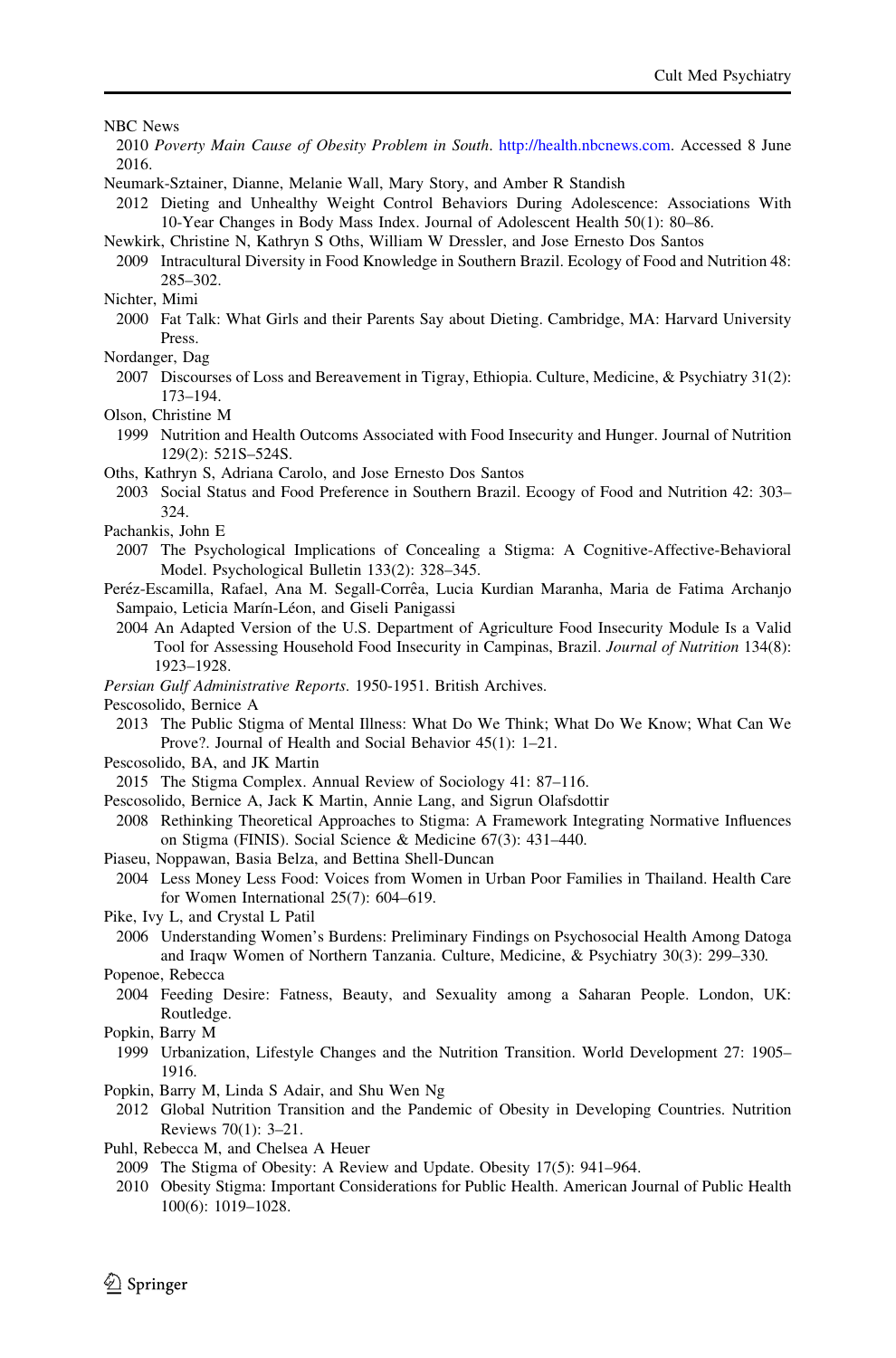<span id="page-20-0"></span>Puhl, Rebecca M, and Young Suh

- 2015 Health Consequences of Weight Stigma: Implications for Obesity Prevention and Treatment. Current Obesity Reports 4(2): 182–190.
- Rogge, Mary Madeline
- 2004 Obesity, Stigma, and Civilized Oppression. Advances in Nursing Science 27(4): 301–315.

Rothblum, Esther D. and Sondra Solovay (eds.) 2009 The Fat Studies Reader. New York, NY: New York University Press.

Salvy, Sarah-Jeanne, Julie C Bowker, Lauren A Nitecki, Melissa A Kluczynski, Lisa J Germeroth, and James N Roemmich

- 2011 Impact of Simulated Ostracism on Overweight and Normal-Weight Youths' Motivation to Eat and Food Intake. Appetite 56(1): 39–45.
- Schulz, Laura C
- 2010 The Dutch Hunger Winter and the Developmental Origins of Health and Disease. PNAS 107(39): 16757–16758.
- Schvey, Natasha A, Rebecca M Puhl, and Kelly D Brownell
- 2011 The Impact of Weight Stigma on Caloric Consumption. Obesity 19(10): 1957–1962.
- Schwartz, Marlene B, Lenny R Vartanian, Brian A Nosek, and Kelly D Brownell
- 2006 The Influence of One's Own Body Weight on Implicit and Explicit Anti-Fat Bias. Obesity 14(3): 440–447.
- Sikorski, Claudia, Melanie Luppa, Tobias Luck, and Steffi G Riedel-Heller
- 2015 Weight Stigma ''Gets Under the Skin''-Evidence for an Adapted Psychological Mediation Framework: A Systematic Review. Obesity 23(2): 266–276.
- Silveira Dartia Xavier and Miguel Roberto Jorge
- 2000 Escala de rastreamento populacional para depressão CES-D em populações clínicas e não clínicas de adolescentes e adultos jovens. In Escalas de avaliação clínica em psiquiatria e farmacologia. C Gorestain, LHSG Andrade, and AW Zuarde, eds. Lemos Editorial: São Paulo.
- Smart, Laura, and Daniel M Wegner
- 2003 The Hidden Costs of Hidden Stigma. In The Social Psychology of Stigma. Todd F Heatherton, Robert E Kleck, Michelle L Heble, and Jay G Hull, eds. New York, NY: Guildford Press.
- Sönmez, Sevil, Yorghos Apostopoulos, Diane Tran, and Shantyana Rentrope
- 2013 Human rights and health disparities for migrant workers in the UAE. Health and Human Rights 13(2): 1–19.
- Sutin, Angelina R, Yannick Stephan, and Antonio Terracciano
- 2015 Weight Discrimination and Risk of Mortality. Psychological Science 26(11): 1803–1811.

Talukdar, Jaita

- 2012 Thin But Not Skinny: Women Negotiating the ''Never Too Thin'' Body Ideal in Urban India. Women's Studies International Forum 35(2): 109–118.
- Tarasuk, Valerie S, and George H Beaton
- 1999 Household Food Insecurity and Hunger Among Families Using Food Banks. Canadian Journal of Public Health 90(2): 109–113.
- Taylor, Nicole
	- 2015 Schooled on Fat: What Teens Tell us about Gender, Body Image, and Obesity. London, UK: Routledge.
- Trainer, Sarah
- 2012 Negotiating Weight and Body Image in the UAE: Strategies among Young Emirati Women. American Journal of Human Biology 24: 314–324.
- 2016 Glocalizing Beauty: Weight and Body Image in the New Middle East. In Fat Planet. Eileen Anderson-Fye and Alexandra Brewis, eds. SAR Press.
- Trainer, Sarah, Alexandra Brewis, Deborah Williams, and Jose Rosales Chavez
- 2015 Obese, Fat, or ''Just Big''? Young Adult Deployment of and Reactions to Weight Terms. Human Organization 74(3): 266–275.
- Trainer, Sarah, Alexandra Brewis, Amber Wutich, Liza Kurtz, and Monet Niesluchowski
- 2016 The Fat Self in Virtual Communities: Success and Failure in Weight-Loss Blogging. Current Anthropology 57(4): 523–528.
- Van Hollen, Cecilia
	- 2010 HIV/AIDS and the Gendering of Stigma in Tamil Nadu, South India. Culture, Medicine and Psychiatry 34: 633–657.